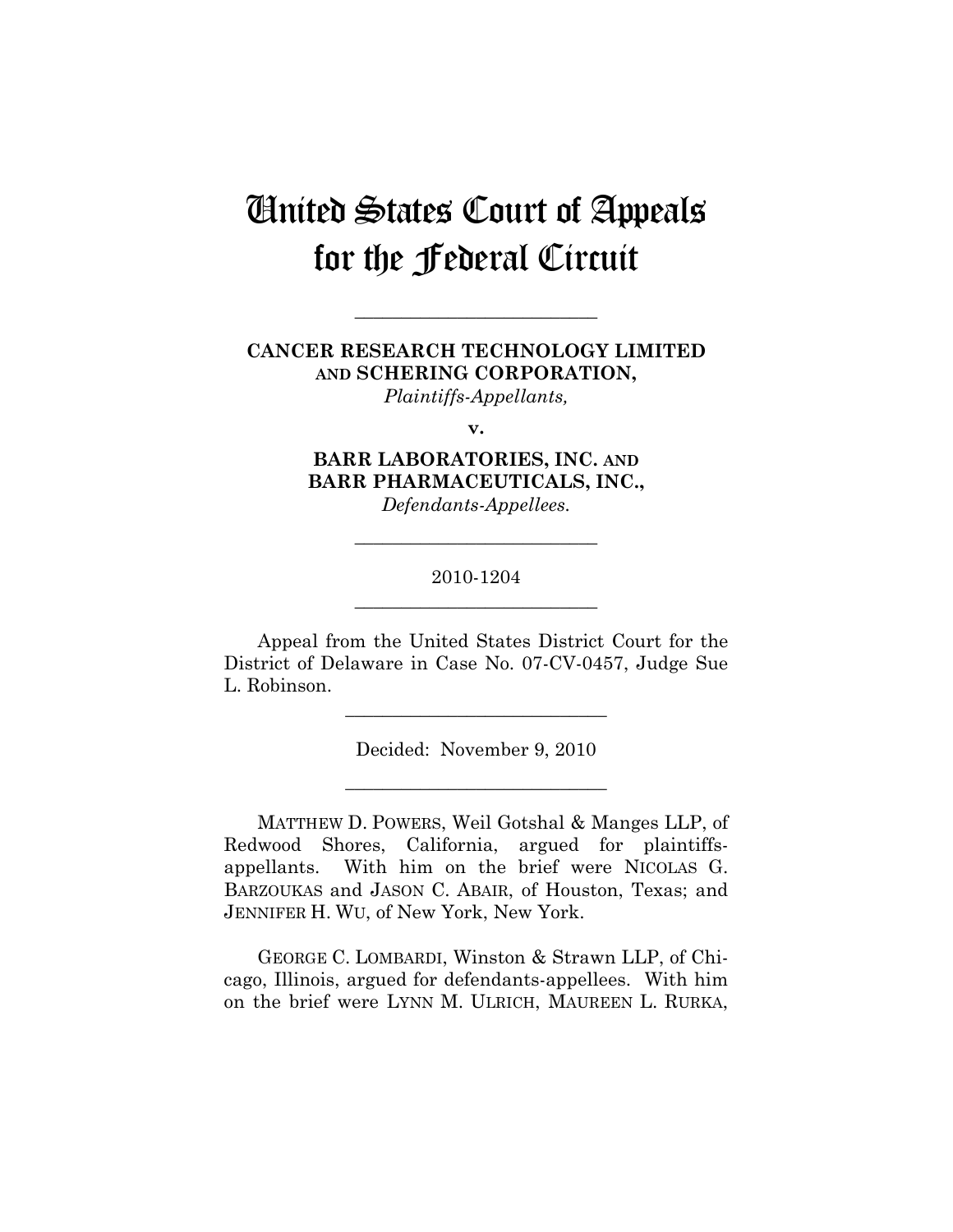IVAN M. POULLAOS, and JULIA MANO JOHNSON. Of counsel on the brief was STEFFAN N. JOHNSON, of Washington, DC.

**\_\_\_\_\_\_\_\_\_\_\_\_\_\_\_\_\_\_\_\_\_\_\_\_\_\_** 

Before NEWMAN, LOURIE, and PROST, *Circuit Judges*.

Opinion for the court filed by *Circuit Judge* LOURIE, in which *Circuit Judge* NEWMAN joins.

Dissenting opinion filed by *Circuit Judge* PROST.

### LOURIE, *Circuit Judge*.

Cancer Research Technology Limited and Schering Corporation (collectively, "Cancer Research") appeal from the final decision of the United States District Court for the District of Delaware holding U.S. Patent 5,260,291 ("the '291 patent") unenforceable for prosecution laches and inequitable conduct. *Cancer Research Tech. v. Barr Labs., Inc.*, 679 F. Supp. 2d 560 (D. Del. 2010). We reverse.

#### **BACKGROUND**

The '291 patent claims a genus of tetrazine derivative compounds and methods for treating cancer by administering those compounds. One claimed compound, temozolomide, is the active ingredient in the drug Temodar®, approved by the Food and Drug Administration ("FDA") for the treatment of two types of brain cancer—refractory anaplastic astrocytoma and newly diagnosed glioblastoma multiforme.

The application for the '291 patent was filed in the United States on August 23, 1982, by a British pharmaceutical company. The original specification identifies and characterizes thirteen "[i]mportant" tetrazine derivative compounds, designated A through M, and it identifies three of the thirteen compounds, including temozolomide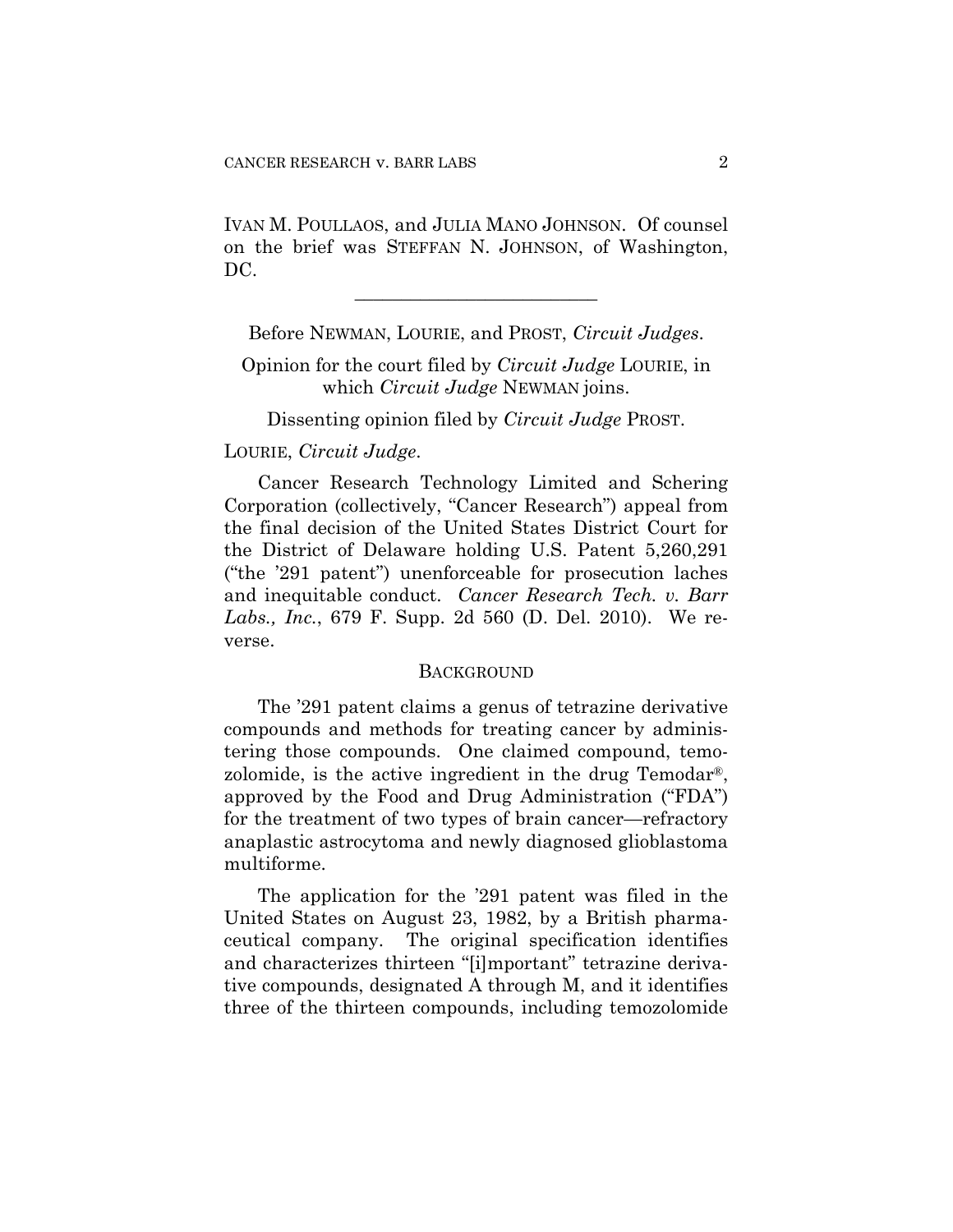(designated as A) and mitozolomide (designated as C), as having "particular importance." '291 patent col.4 l.57, col.5 ll.17-18. The specification states that the new tetrazine derivatives "possess valuable antineoplastic activity, for example against carcinomas, melanomas, sarcomas, lymphomas and leukaemias" and "have proved particularly active" in several different mouse tumor models. *Id.* col.4 ll.29-56. The specification goes on to disclose positive data from those animal models. *Id.*

In the first substantive office action dated November 18, 1983, the examiner, Examiner Ford, rejected original claim 31 directed to a method of treating leukemia by administering a tetrazine compound because "[t]he treatment of leukaemia is not a believable utility on its face" and objected to the composition claims "pending clarification of utility." A2394-96. The examiner wrote that utility could be established "by clinical reports and data, the acceptance of the drug employed by the Food and Drug Administration and by the American Medical Association Council on Pharmacy," citing *Ex parte Timmis*, 123 U.S.P.Q. 581 (POBA 1959). A2395. The applicants did not respond to the office action but instead filed a continuation application on March 6, 1984, and abandoned the original application. On October 24, 1984, Examiner Ford again rejected claim 31 for lack of utility and objected to the composition claims pending clarification of utility. Again, the applicants, rather than respond to the office action, filed a continuation application and abandoned the pending application. This pattern repeated itself eight more times, with the examiner ultimately rejecting all the pending claims for lack of utility.

On March 25, 1991, ownership of the patent application changed hands, with Cancer Research receiving an absolute assignment of rights. On October 18, 1991, Cancer Research filed another continuation application,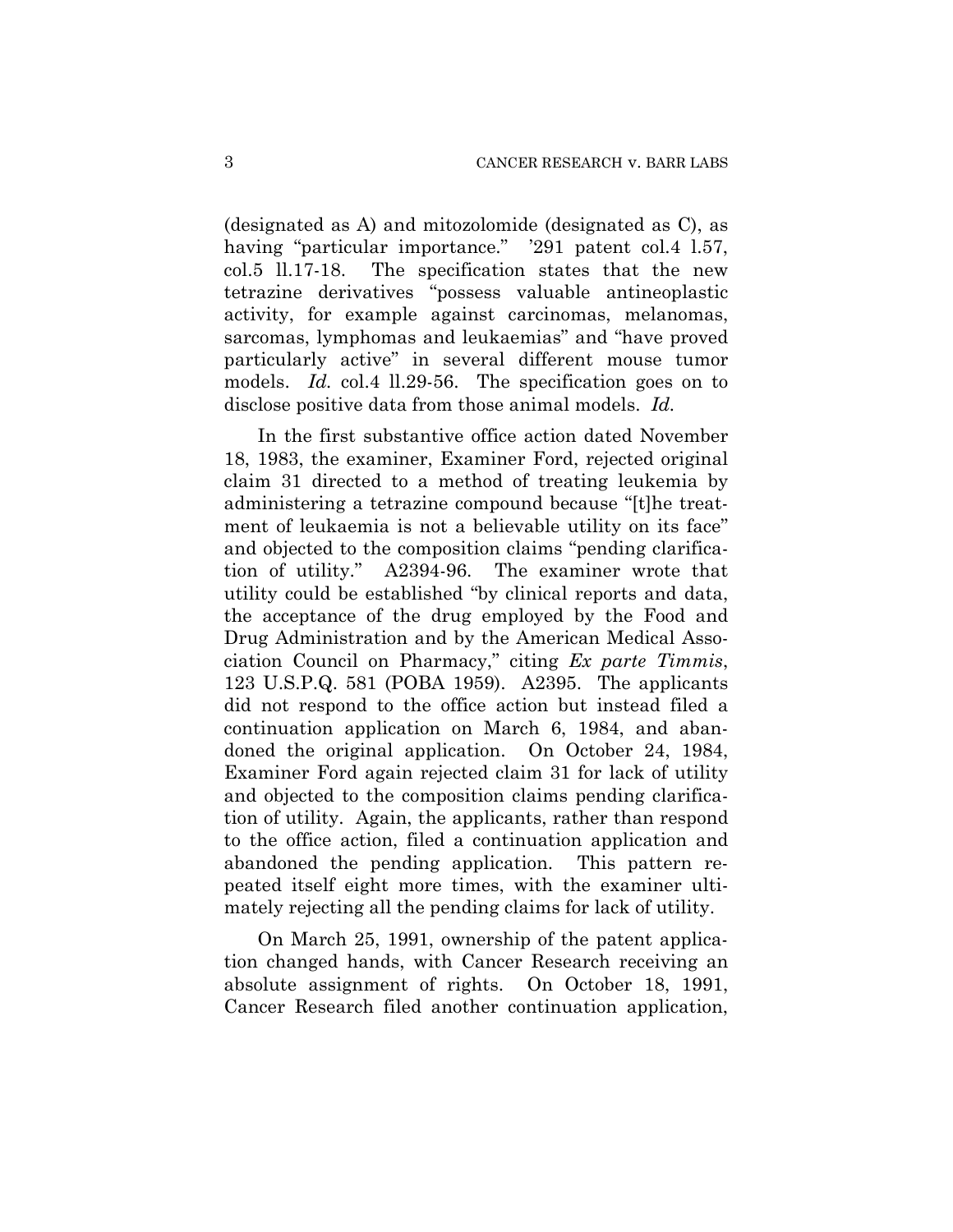but for the first time challenged the examiner's utility rejection, arguing that the disclosure of animal data in the original specification sufficed to establish utility in humans. In the next office action, a new examiner, Examiner Richter, modified the utility rejection, stating that the disclosure established utility but only for claims limited to the specific antineoplastic activity listed and tested in the specification. In response, Cancer Research again argued patentability based on the animal testing disclosed in the original specification, relying on a quote from *In re Buting*, 418 F.2d 540 (CCPA 1969), that "[s]ubstantiating evidence may be in the form of animal tests which constitute recognized screening procedures with clear relevance to utility in humans." A2086. Subsequently, a third examiner, Examiner Dentz, found the claims allowable, and the '291 patent issued on November 9, 1993.

During the prosecution of the '291 patent, the applicants continued to study tetrazine derivatives as a treatment for cancer, and inventor Dr. Malcolm Stevens coauthored numerous articles reporting both animal and human clinical data to the scientific community. One of the tetrazine compounds described in the '291 patent as having "particular importance," mitozolomide, showed broad spectrum antitumor activity in mice and was advanced to human clinical trials in 1983. Phase I and II human trials showed mitozolomide to have toxic side effects and little activity against many cancers. In light of mitozolomide's toxic side effects, further studies with the compound were halted. Instead, a second tetrazine compound of "particular importance," temozolomide, entered Phase I human testing in 1987. By 1989, reports showed that temozolomide was safe and had some anti-cancer activity. Clinical testing of temozolomide continued after the issuance of the '291 patent, and the FDA approved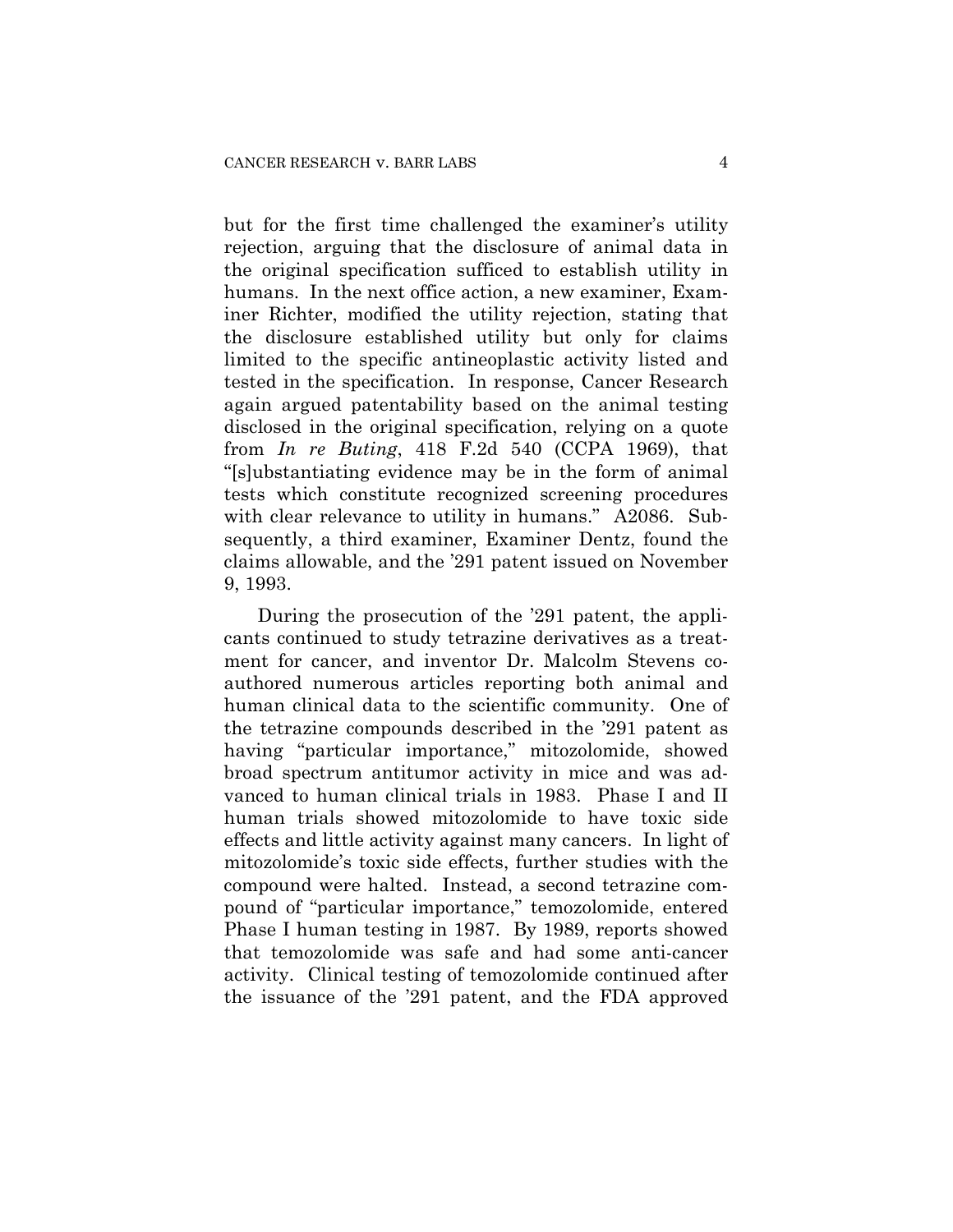Temodar® for the treatment of refractory anaplastic astrocytoma in August 1999, and for the treatment of newly diagnosed glioblastoma multiforme in March 2005. In October 1999, Schering Corp., the new exclusive licensee under the patent, filed for a patent term extension under 35 U.S.C. § 156, which added 1,006 days to the '291 patent's term. The patent also was granted a pediatric exclusivity period and will expire in February 2014.

On March 19, 2007, Barr Laboratories, Inc. and Barr Pharmaceuticals, Inc. (collectively, "Barr") filed an Abbreviated New Drug Application ("ANDA") with a Paragraph IV certification under the Hatch-Waxman Act, 21 U.S.C. § 355, challenging the validity of the '291 patent and seeking FDA approval for generic Temodar®. Cancer Research sued Barr for patent infringement in the United States District Court for the District of Delaware on July 20, 2007. The parties stipulated to infringement and validity of claim 13 directed to temozolomide, leaving only Barr's counterclaims that the patent was unenforceable for prosecution laches and for inequitable conduct.

After a bench trial, the district court held the '291 patent unenforceable for prosecution laches. The district court first decided that under *Symbol Technologies, Inc. v. Lemelson Medical*, 422 F.3d 1378 (Fed. Cir. 2005) ("*Symbol Techs. II*"), prosecution laches did not require a showing of intervening rights but rather turned on whether under the totality of the circumstances Cancer Research's delay in prosecution in light of the PTO's utility rejections was unreasonable and unexplained. *Cancer Research*, 679 F. Supp. 2d at 572-73. The court then found that even assuming, as Cancer Research claimed, that the PTO's rejections required the submission of human clinical data to establish utility in humans, and thus patentability, Cancer Research could have attempted to traverse the rejection based on then-existing case law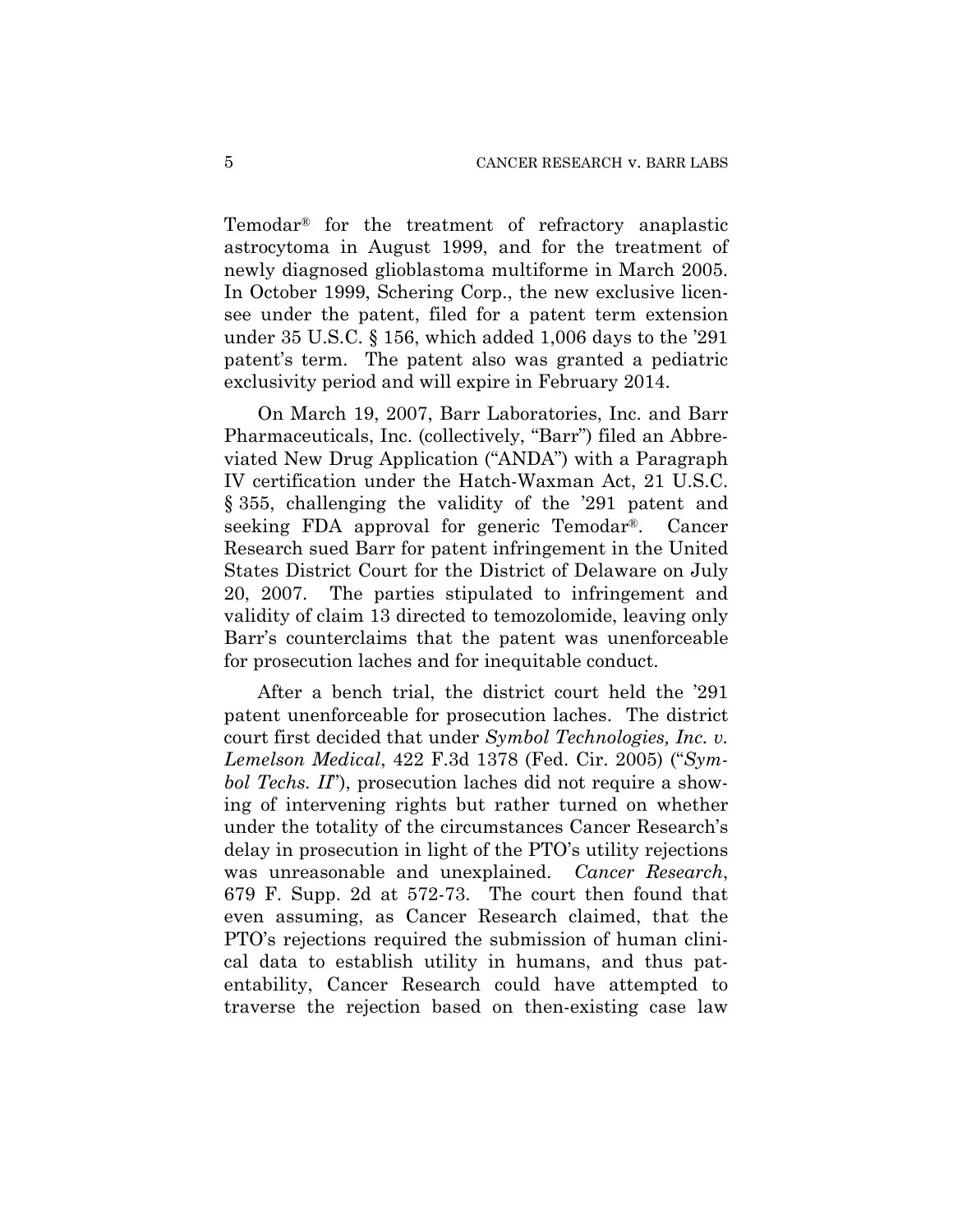holding that such utility could be shown by animal tests, but waited until doing so benefited it commercially. *Id.* at 574. Furthermore, according to the district court, even if the examiner had rejected Cancer Research's position, a subsequent office action would have at the very least clarified the examiner's position on the need for human data without putting the company in a worse position. *Id.* The district court thus held that the delay caused by eleven continuation applications, ten abandonments, and no substantive prosecution for nearly a decade was unreasonable and a sufficiently egregious misuse of the patent system to bar enforcement of the '291 patent for prosecution laches. *Id.* at 575.

The district court also held the '291 patent unenforceable for inequitable conduct. The court first found that Cancer Research failed to disclose highly material information to the PTO. Specifically, the court found that Cancer Research did not disclose Phase I and II human data indicating that mitozolomide failed to treat numerous cancers covered by the '291 patent claims and did not disclose other data indicating that the inventors considered other claimed tetrazine compounds to be inactive in at least one cancer model. *Id.* at 580. The district court found this withheld information to be highly material because it directly contradicted statements in the '291 patent regarding the compounds' broad utility in treating cancers and directly contravened the patentability of broadly written claim 28. *Id.* at 580-81. In so finding, the court rejected Cancer Research's arguments that the Phase I data were not material because they focused on safety rather than efficacy and that the Phase II data were not material because they were preliminary and inconclusive. The court found that those arguments were belied by inventor Stevens's widespread publication of the data. *Id.* at 580. The district court also rejected Cancer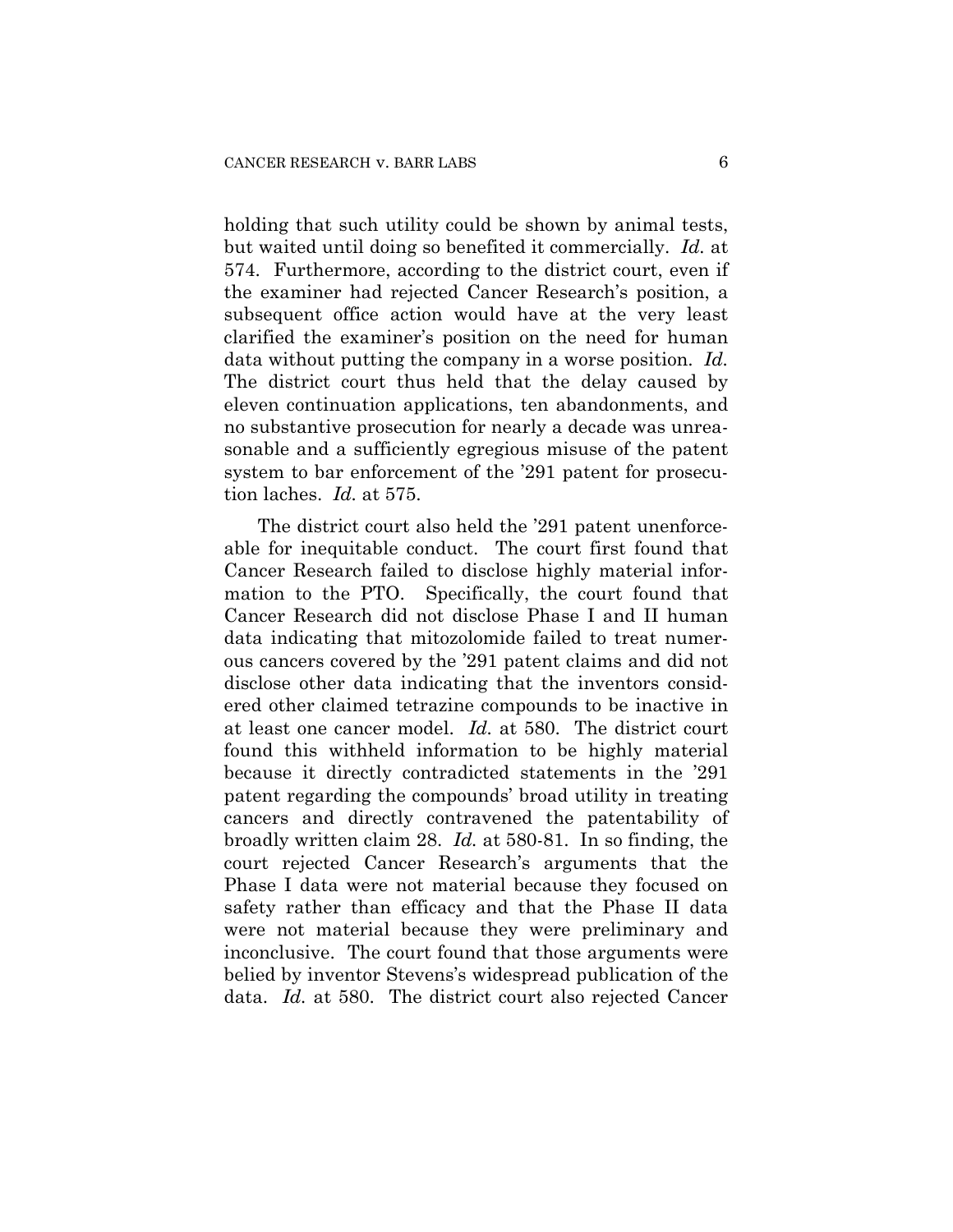Research's argument that other undisclosed studies were positive and supported the utility of the claims, concluding that the nondisclosure of positive data did not mitigate the fact that Cancer Research withheld negative data or its finding that the negative data were highly material. *Id.* at 581.

The district court next found that inventor Stevens withheld the data with intent to deceive because (1) the withheld information was highly material, (2) Stevens knew about the information and should have appreciated its materiality as it directly contradicted the application's disclosure, and (3) Stevens did not provide a credible explanation for withholding the information. *Id.* With regard to the latter, the district court found not credible Stevens's testimony that he considered the withheld data to be confidential to clinicians and inconclusive in view of Stevens's widespread publication both of the data and of his conclusions that the data showed the compounds to be inactive and toxic. *Id.* The district court also found Stevens's publication of the withheld data a sufficient basis upon which to infer intent to deceive. *Id.* at 582.

The district court entered final judgment in favor of Barr on January 29, 2010, and Cancer Research appealed. We have jurisdiction pursuant to 28 U.S.C. § 1295(a)(1).

#### **DISCUSSION**

#### I. Prosecution Laches

Prosecution laches is an equitable defense to a charge of patent infringement. *Symbol Techs., Inc. v. Lemelson Med.*, 277 F.3d 1361, 1366 (Fed. Cir. 2002) ("*Symbol Techs. I*"). The doctrine "may render a patent unenforceable when it has issued only after an unreasonable and unexplained delay in prosecution" that constitutes an egregious misuse of the statutory patent system under the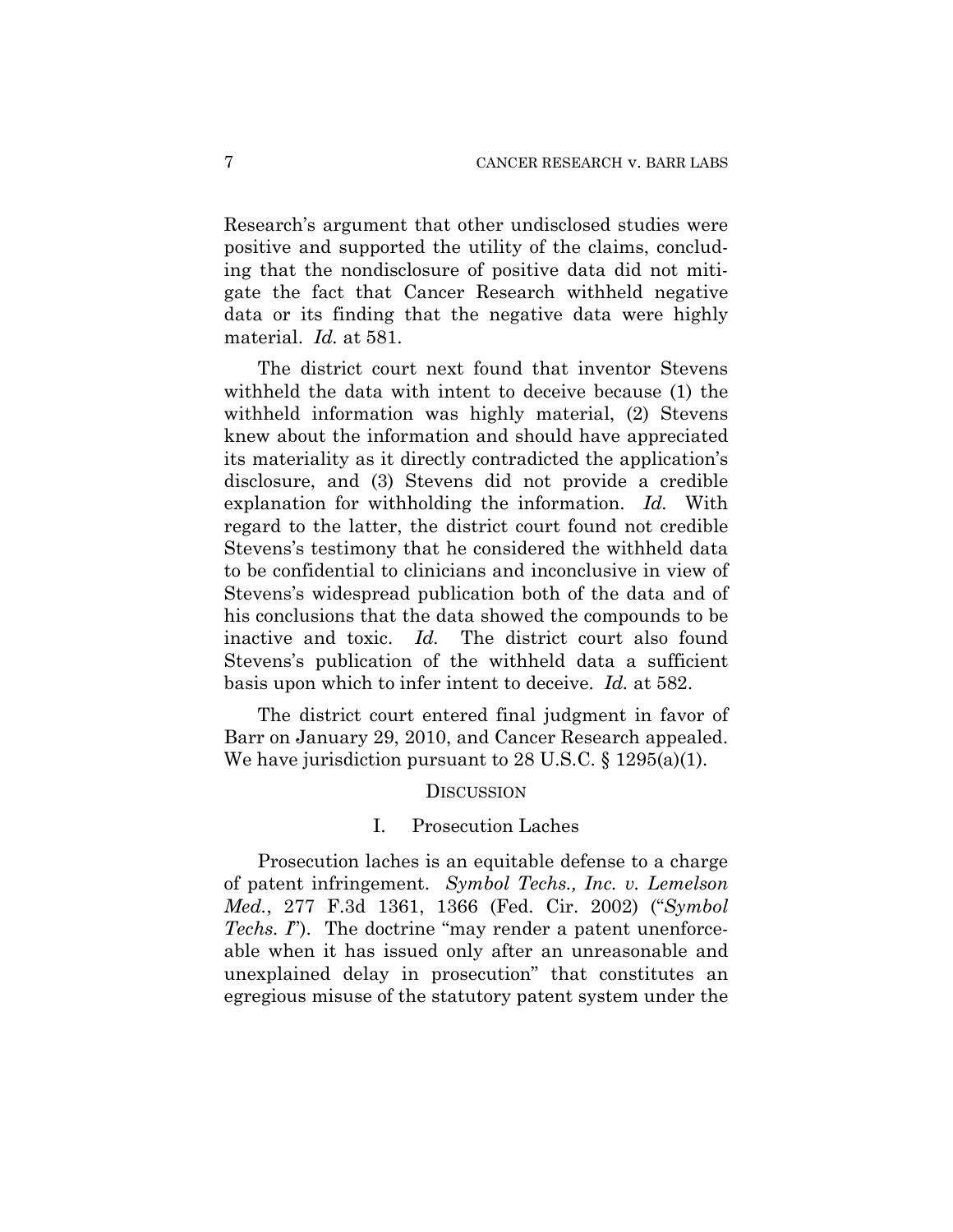totality of the circumstances. *Symbol Techs. II*, 422 F.3d at 1385-86. We review a district court's determination of prosecution laches for abuse of discretion, *id.* at 1384, but we review the legal standard applied by the district court *de novo*, *IPXL Holdings, L.L.C. v. Amazon.com, Inc.*, 430 F.3d 1377, 1380 (Fed. Cir. 2005).

Cancer Research first argues that the district court erred as a matter of law in holding the '291 patent unenforceable for prosecution laches because the court failed to find any evidence of actual prejudice either to the defendant, Barr, or to the public. Cancer Research argues that prosecution laches is a limited doctrine that only applies to bar enforcement of a patent when an applicant purposely delays prosecution in an attempt to cover technology that has already been exploited by others who have no knowledge of the patent. In other words, according to Cancer Research, the doctrine of prosecution laches requires both an unreasonable and unexplained delay in prosecution *and* prejudice based on the intervening rights of the defendant or the public during the period of delay. Alternatively, Cancer Research argues that the district court erred in finding that it unreasonably delayed prosecution of the '291 patent because it did not deliberately seek to delay the patent's issuance or the public's access to Temodar®, but rather filed continuations based on a good faith belief that conclusive human clinical data were required to overcome the PTO's utility rejections.

Barr responds that the district court correctly held the '291 patent unenforceable due to prosecution laches. Barr first argues that the district court correctly recognized that the defense of prosecution laches does not require a specific showing of prejudice. Rather, Barr suggests that an unreasonable and unexplained delay in prosecution inherently prejudices the public if, as here, the delay extends the patent monopoly into the future,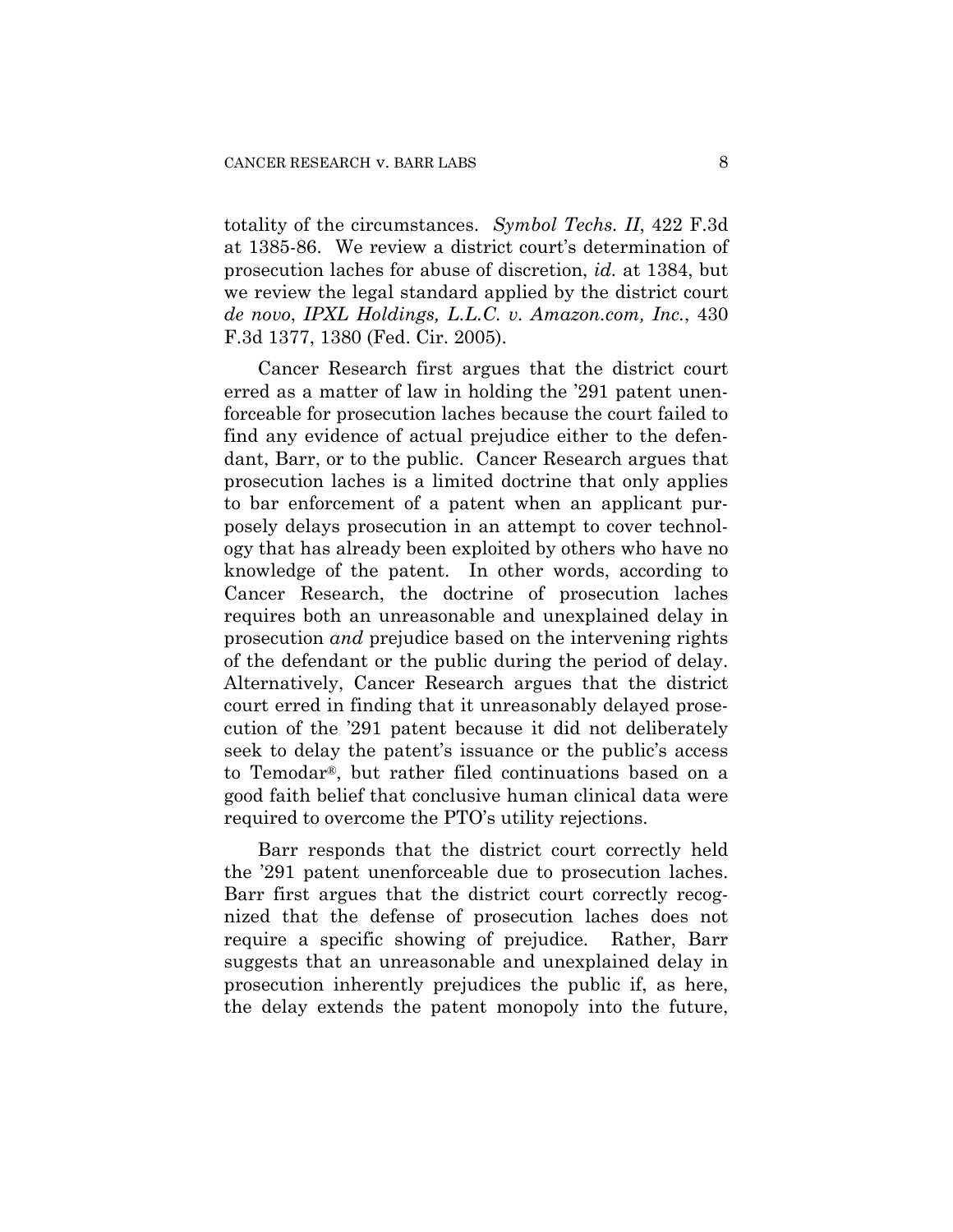thus preventing Barr's earlier entry into the market for temozolomide. Barr also argues that the district court correctly found that the applicants unreasonably delayed prosecution. Specifically, Barr contends that it was unreasonable to file identical continuation applications, abandonments, and requests for extension of time for nine years without any attempt to substantively advance prosecution until it became commercially advantageous to do so. Furthermore, Barr argues that Cancer Research offers no credible justification for the nine-year delay. According to Barr, Cancer Research's alleged belief that clinical human data were required to overcome the PTO's utility rejections not only ignores pre-1982 case law holding that animal data can establish the human utility of anti-cancer compounds, but also is belied by the applicants' use of animal data to secure issuance of the '291 patent and by their failure to submit human data to the PTO as such data became available during prosecution.

We agree with Cancer Research that prosecution laches' requirement of an unreasonable and unexplained delay includes a finding of prejudice, as does any laches defense. *See A.C. Aukerman Co. v. R.L. Chaides Const. Co.*, 960 F.2d 1020, 1028 (Fed. Cir. 1992) ("Two elements underlie the defense of laches: (a) the patentee's delay in bringing suit was unreasonable and inexcusable, and (b) the alleged infringer suffered material prejudice attributable to the delay."). We also agree and now hold that to establish prejudice an accused infringer must show evidence of intervening rights, *i.e.*, that either the accused infringer or others invested in, worked on, or used the claimed technology during the period of delay.

The Supreme Court cases underlying the doctrine all rely on a finding that the applicant's delay in prosecution adversely affected others working in the same field. In *Woodbridge v. United States*, applicant Woodbridge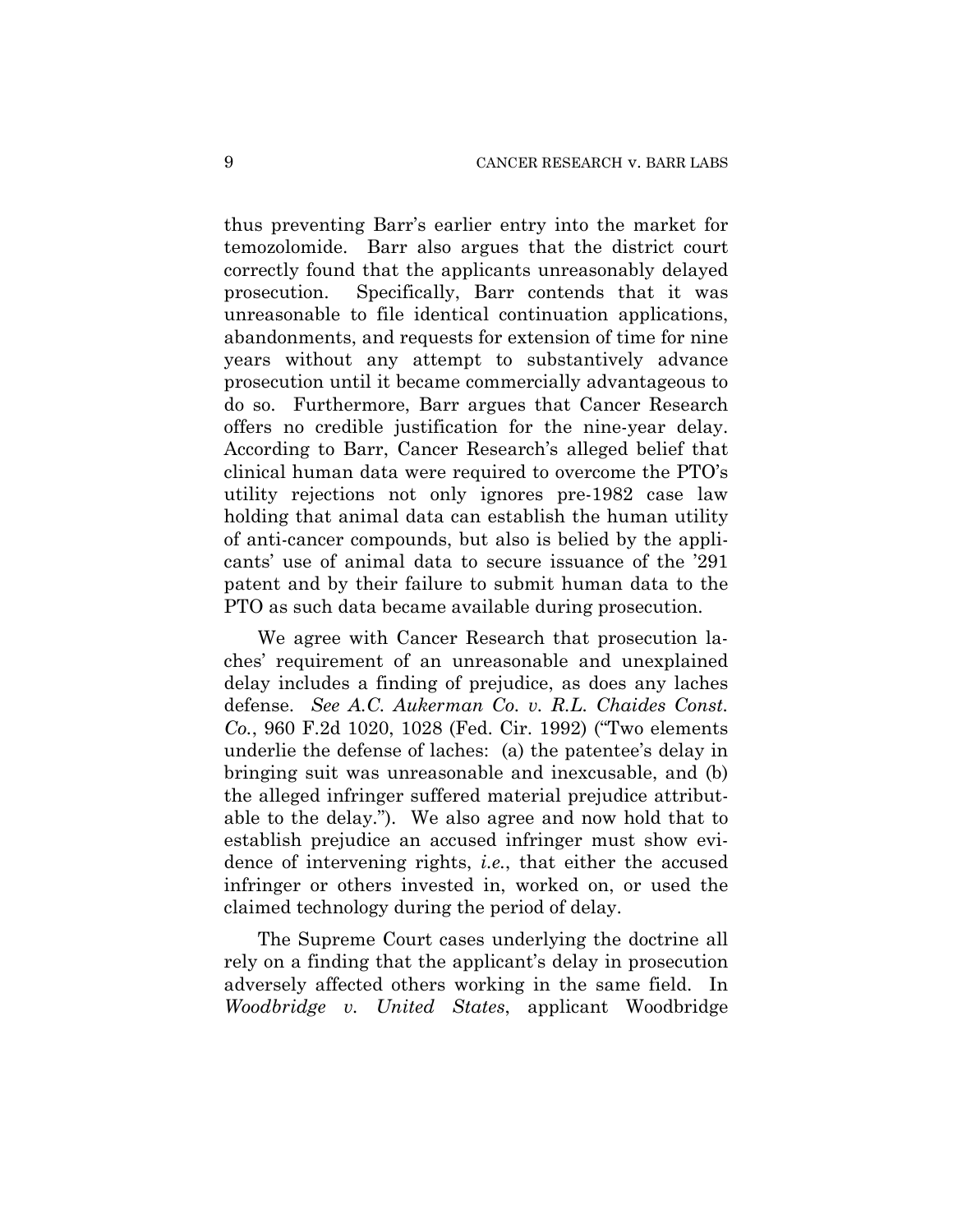delayed the issuance of his patent after allowance by requesting that the PTO keep it secret in its archives as the then-governing patent statute permitted for a term not to exceed one year. 263 U.S. 50, 52-53 (1923). Nine and a half years later, Woodbridge requested that the patent issue because the technology had become commercially profitable. *Id.* at 53, 56. He also requested that his specification and claims be broadened to cover related innovations that others had patented in the intervening years. *Id.* at 53, 57. The Court held that Woodbridge had forfeited his right to his patent by "designed delay," and specifically by attempting, for the admitted purpose of capturing the most commercial profit, to extend both the term of his patent monopoly and its scope to cover advances made by others in the field who had obtained patents without knowledge of Woodbridge's patent. *Id.* at 56-57.

Similarly in *Webster Electric Co. v. Splitdorf Electrical Co.*, 264 U.S. 463 (1924), the Court again relied on both an unreasonable delay and intervening adverse rights to hold a patent forfeited for prosecution laches. In *Webster*, the applicant filed new and broader claims in a divisional application over eight years after his original application was filed. Yet during the eight-year delay, the subject matter of those new and broader claims had been disclosed and had come to be in general use while the applicant and his assignee "simply stood by and awaited developments." *Id.* at 465. In holding that the delay was unreasonable and thus constituted laches, the Court concluded that the patent law should not be so loosely construed as to "bring about an undue extension of the patent monopoly *against private and public rights*." *Id.* at 466 (emphasis added).

The Court's last pronouncements on prosecution laches in *Crown Cork & Seal Co. v. Ferdinand Gutmann*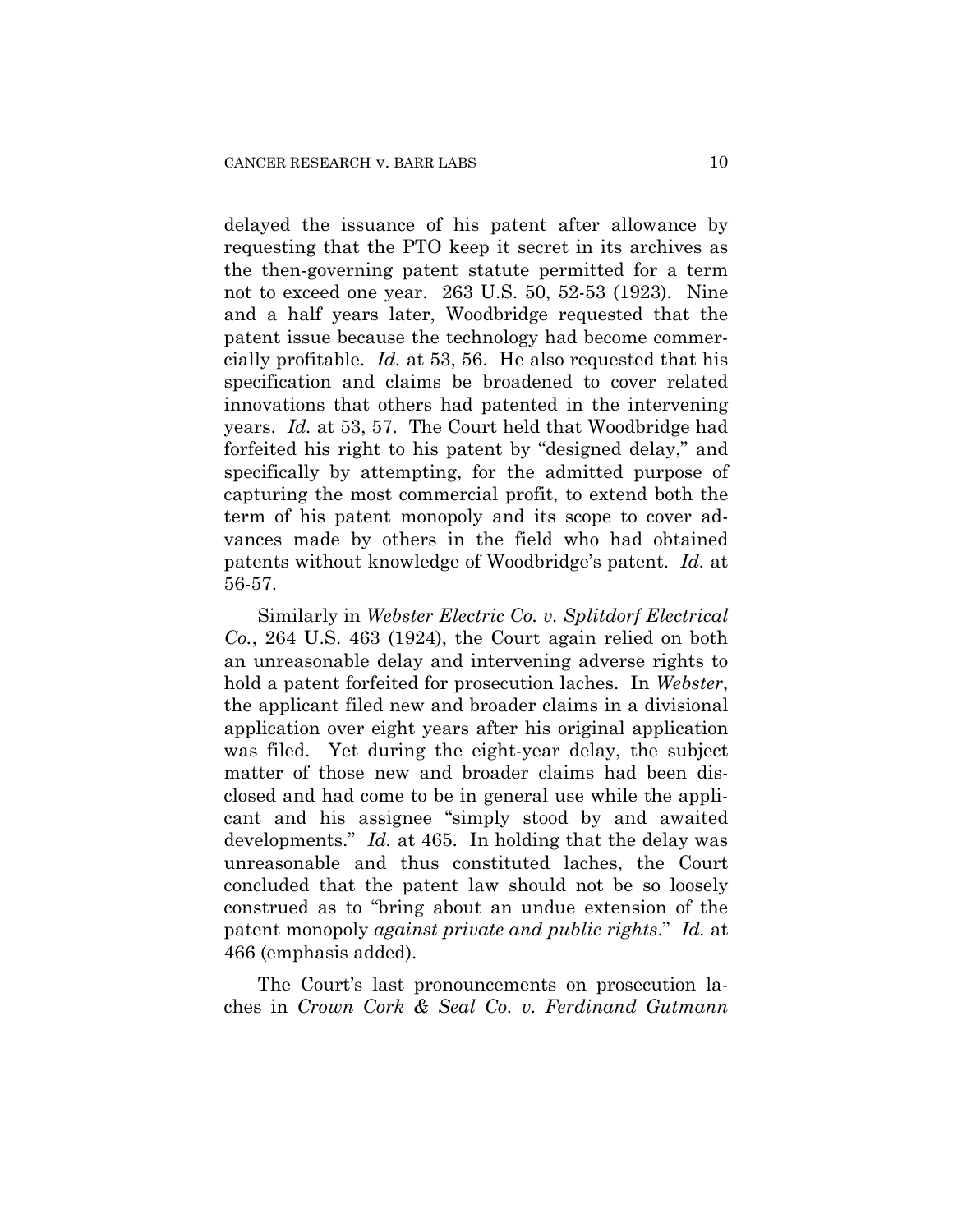*Co.*, 304 U.S. 159 (1938), and *General Talking Pictures Corp. v. Western Electric Co.*, 304 U.S. 175 (1938), also relied on a requirement for intervening rights. In both cases the Court held that in the absence of intervening rights, no excuse is necessary for a delay in presenting new claims in a continuation or divisional application. *Crown Cork*, 304 U.S. at 167-68 ("It is clear that, in the absence of intervening adverse rights, the decision in *Webster*, . . . does not mean that an excuse must be shown for a lapse of more than two years in presenting the divisional application."); *Gen. Talking Pictures*, 304 U.S. at 183 ("In the absence of intervening adverse rights for more than two years prior to the [filing of new claims in] continuation applications, they were [filed] in time.").

This court's precedent also recognizes intervening adverse rights as a requirement to holding a patent unenforceable for prosecution laches. In first recognizing the doctrine, we relied on the above-cited Supreme Court cases and noted their reliance on intervening rights. *Symbol Techs. I*, 277 F.3d at 1364-65. For example, we stated that in *Crown Cork*, "the [Supreme C]ourt ratified the existence of the prosecution laches defense; it did not apply the defense there in the absence of intervening rights," and we noted that "in *General Talking Pictures*, the Court rejected the defense of prosecution laches because there was no evidence of intervening public rights." *Id.* at 1365. We then applied the doctrine in a manner that recognized the requirement for intervening rights. We held that the district court had not abused its discretion in holding certain patents unenforceable for prosecution laches based on the applicant's unreasonable delay and "the existence of 'intervening private and public rights.'" *Symbol Techs. II*, 422 F.3d at 1386. We also extended the holding to all the remaining claims based on finding that the subject matter of all the asserted patents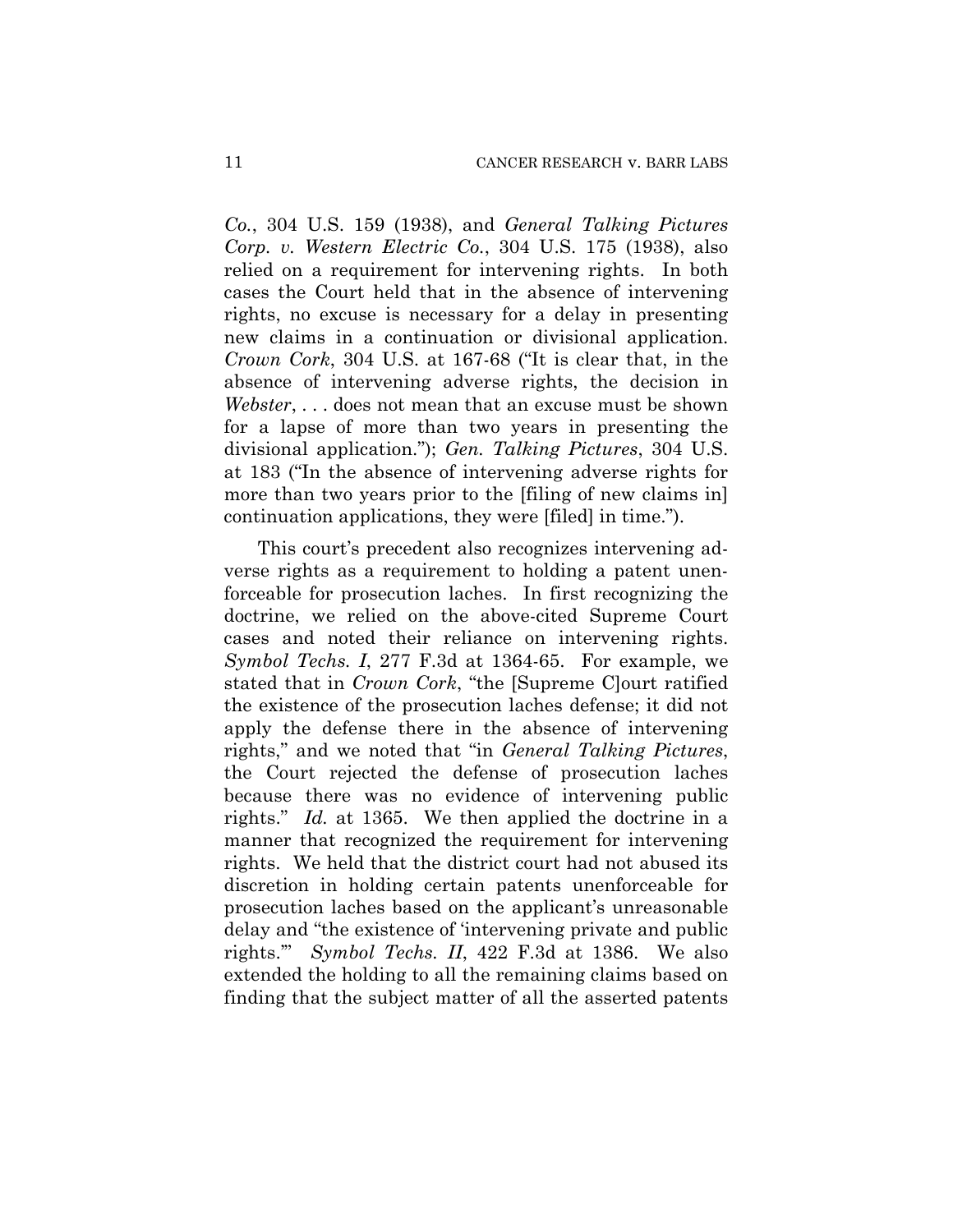had been pending for eighteen to thirty-nine years, an unreasonably long time, and that "prejudice to the public as a whole has been shown here in the long period of time during which parties, including the [declaratory judgment] plaintiffs, have invested in the technology described in the delayed patents." *Id.*

*In re Bogese*, 303 F.3d 1362 (Fed. Cir. 2002), is not to the contrary. In *Bogese*, we upheld the PTO's forfeiture decision after an applicant filed twelve continuation applications over eight years without presenting any substantive amendments to traverse an outstanding obviousness rejection. *Id.* at 1363-64. In upholding the examiner's decision that the applicant had forfeited his right to the patent, the Board relied on both an unreasonable delay and intervening rights. Regarding the latter, the Board found that documentation filed with the PTO before the period of delay showed that "the applicant was keenly aware, . . . that [articles] embodying [his] invention were being developed and exploited commercially in the market place." *Id.* at 1366. On appeal, Bogese did not challenge the PTO's decision based on the facts of his case, but rather challenged the PTO's authority to require applicants to advance prosecution. *Id.* at 1369. We upheld the PTO's authority to sanction undue delay under the Administrative Procedure Act, 5 U.S.C. § 706, as not arbitrary, capricious, or contrary to law. *Id.* at 1367-69. The court did not discuss intervening rights in its opinion, as it did not need to, but the PTO relied on the existence of intervening rights in its decision in that case.

Barr's argument that the public was inherently prejudiced by Cancer Research's delay is not persuasive. Cancer Research maintains that it could not have developed temozolomide until Schering agreed to become its licensee, after which Schering filed an Investigational New Drug Application ("IND") only one month after the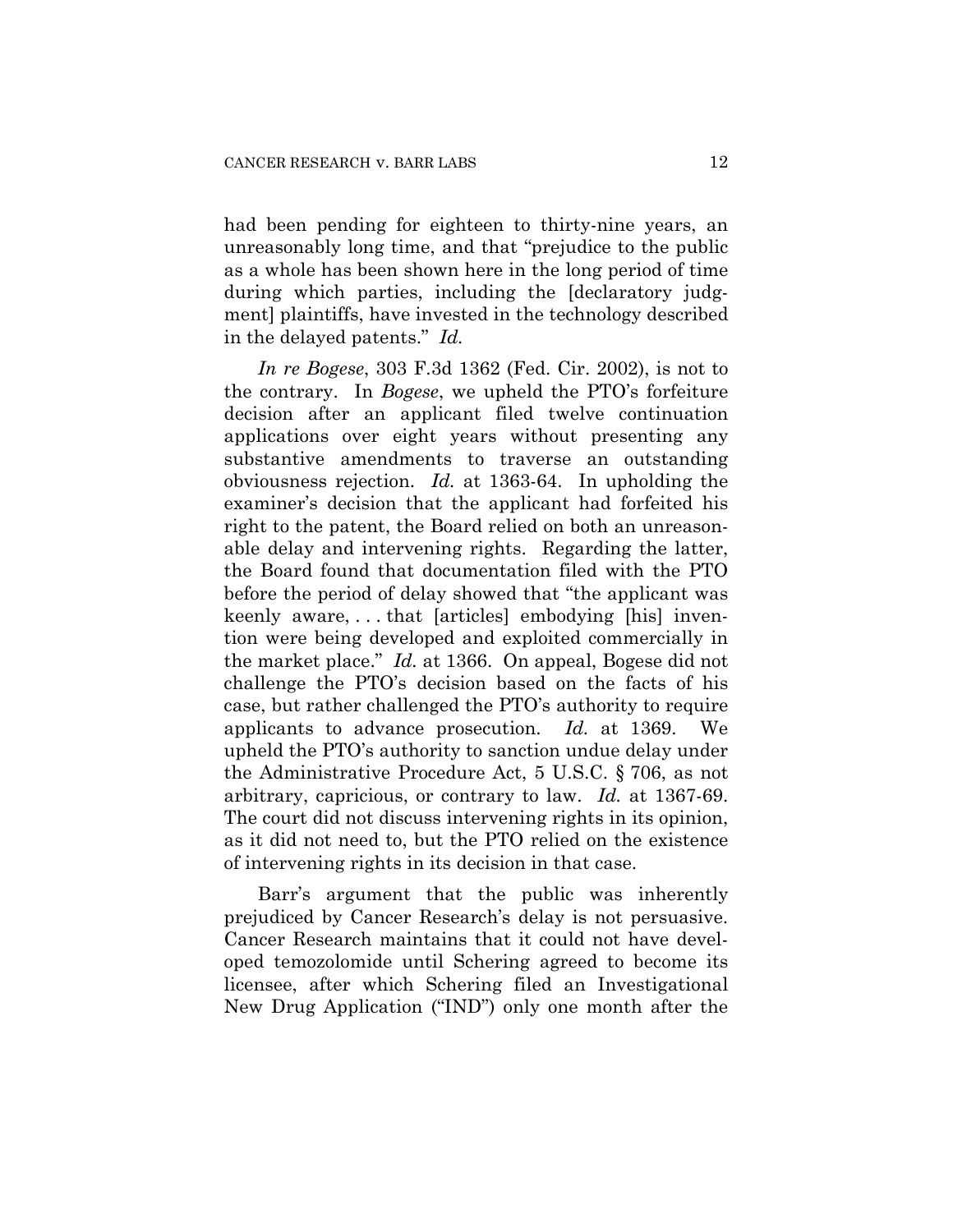issuance of the '291 patent. An inventor is not obligated to develop its product at any particular time prior to issuance or within the patent's term, but, once its patent issued and it had a licensee, it filed its IND promptly. Its product was approved for marketing in 1999.

Barr, on the other hand, while entitled under the law to file an ANDA four years after the NDA approval, in this case in 2003, did not do so until 2007. Thus, Barr filed its ANDA more than thirteen years after the issuance of Cancer Research's patent and more than seven years after approval of Cancer Research's product. Barr was thus hardly prejudiced by the delay in the issuance of the '291 patent, in 1993. Nor was anyone else. There has been no evidence presented that anyone was deterred from entering the market for temozolomide because Cancer Research's patent issued in 1993 rather than several years earlier. Thus, the delay had only limited consequences to Barr and the public.

Cancer Research's delay in prosecuting and issuing its patent application, whatever the asserted justifications, and we do not appraise them here, caused it to run the risk that some other pharmaceutical company (*e.g.*, Barr) would intervene and claim prejudice from the delay, but that did not happen. Moreover, a consequence of Cancer Research's delay in prosecuting its patent is that it did not get the full patent term extension allowed under 35 U.S.C. § 156 because of the fourteen-year cap on exclusivity when a patent has been extended under the Hatch-Waxman Act. *Id.* § 156(c)(3). Thus, rather than having consequences for Barr and the public by its delay, Cancer Research incurred a cost to its own patent term.

Finally, we note that the facts of this case are not likely to be frequently repeated, as patent terms are now measured from effective filing date, *id.* § 154(c)(1), subject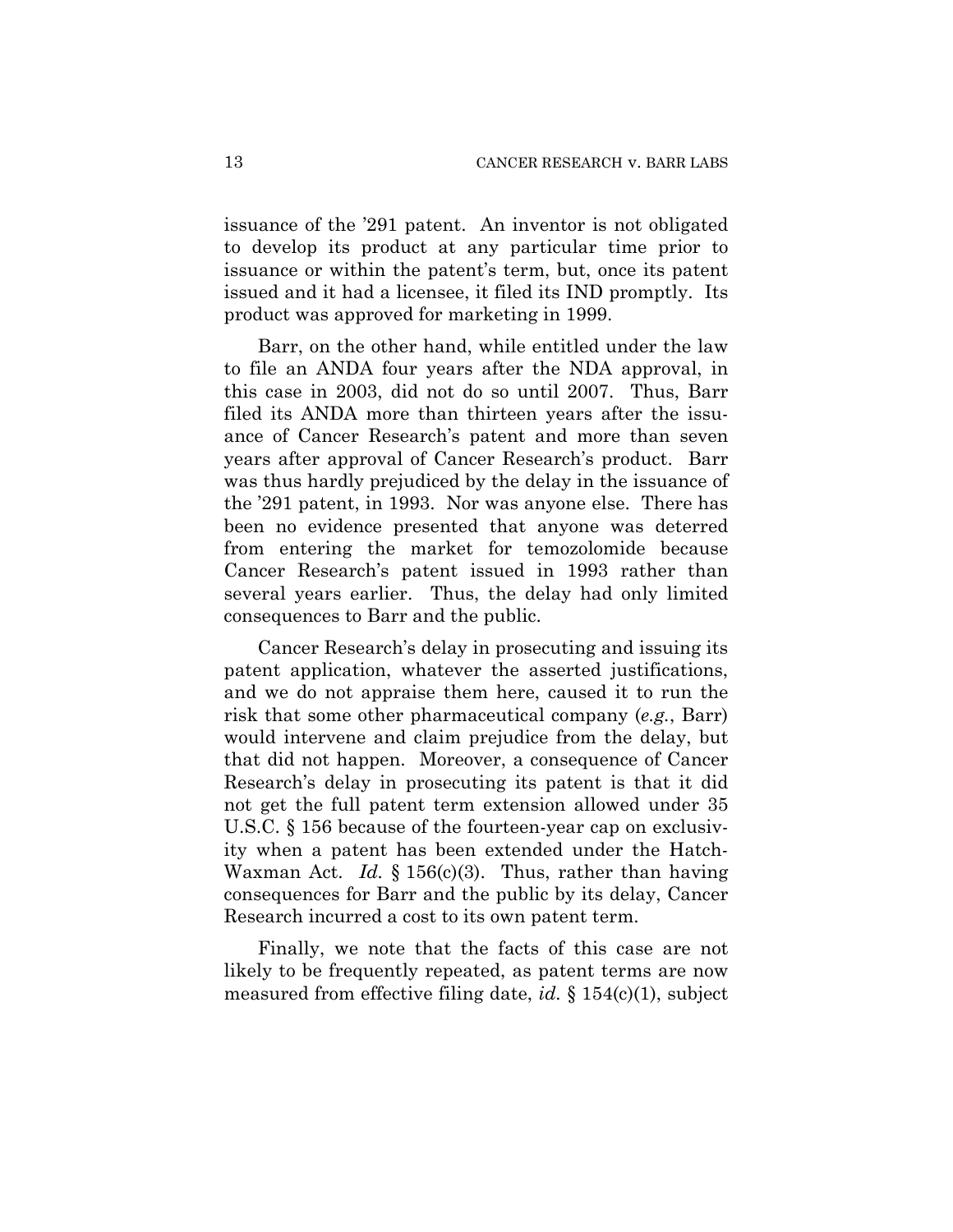to only limited extensions provided by statute, not by delaying issuance by refiling. And, it also should be noted that, when one considers the public interest, the public has benefited here by the fact that Cancer Research did develop and market temozolomide, induced by the protection of its patent. Cancer Research should not lose that protection because its patent issuance was delayed under circumstances where no one suffered prejudice.

In sum, both the Supreme Court and our cases establish that evidence of intervening rights is required to establish "an unreasonable and unexplained delay in prosecution." *Symbol Techs. II*, 422 F.3d at 1385. Barr has failed to establish either that it or that others developed or invested in temozolomide or any other claimed tetrazine compound between 1982 and 1991, the period of delay. Accordingly, Barr cannot establish prosecution laches as a matter of law, and we reverse the decision of the district court.

Because we conclude that the district court committed legal error in holding the '291 patent unenforceable for prosecution laches in the absence of any evidence of intervening rights, we need not decide if Cancer Research's delay in prosecuting the '291 patent was unreasonable or unexplained.

## II. Inequitable Conduct

The district court also held the '291 patent unenforceable for inequitable conduct. *Cancer Research*, 679 F. Supp. 2d at 577-82. To successfully prove inequitable conduct, the accused infringer must provide evidence that the applicant (1) made an affirmative misrepresentation of material fact, failed to disclose material information, or submitted false material information, and (2) did so with intent to deceive the PTO. *Star Scientific, Inc. v. R.J. Reynolds Tobacco Co.*, 537 F.3d 1357, 1365 (Fed. Cir.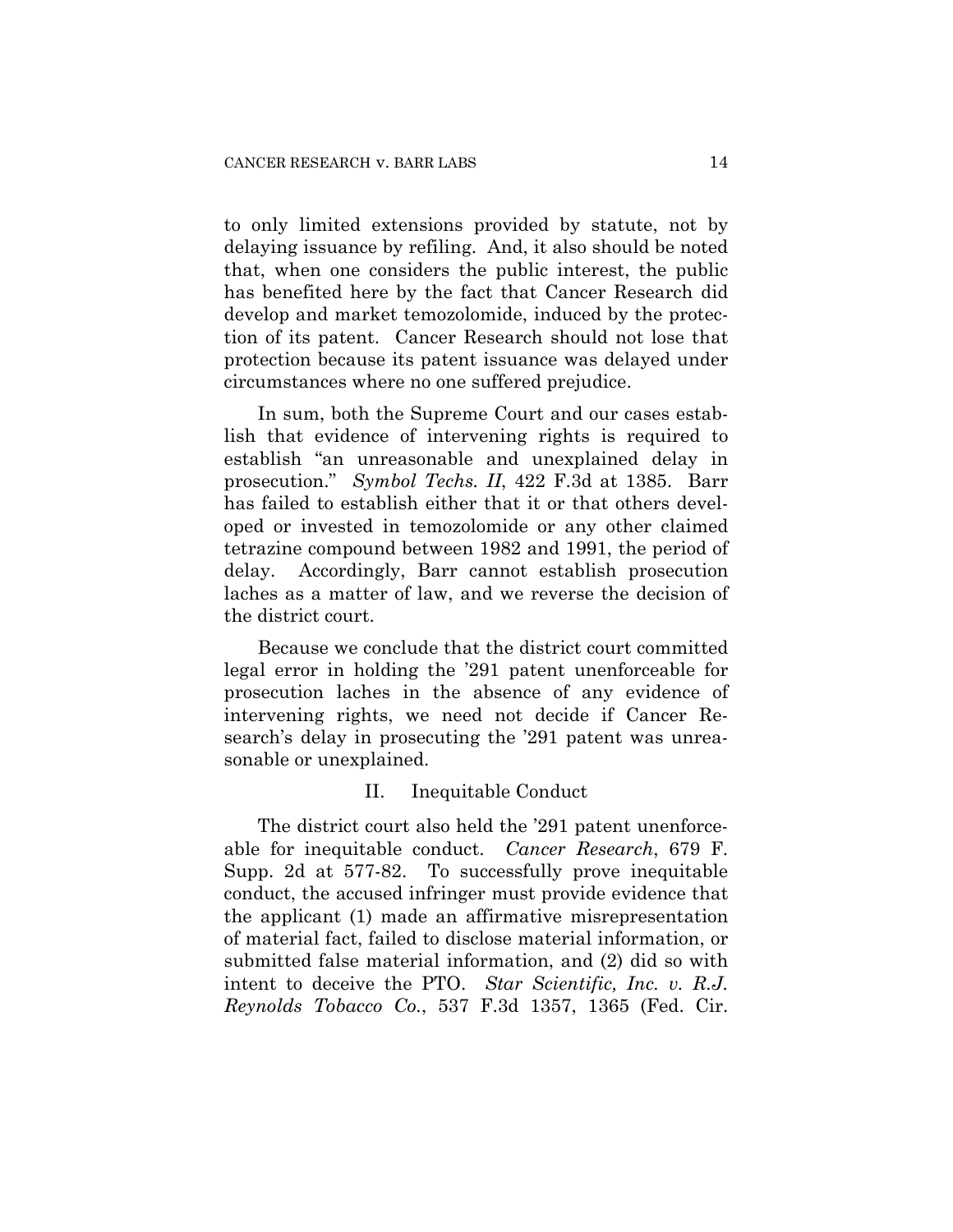2008). Both materiality and intent must be proven by clear and convincing evidence. *Id.* While deceptive intent can be inferred from indirect and circumstantial evidence, that "inference must not only be based on sufficient evidence and be reasonable in light of that evidence, but it must also be the single most reasonable inference able to be drawn from the evidence to meet the clear and convincing standard." *Id.* at 1366.

This court reviews a district court's determination of inequitable conduct under a two-tiered standard; we review the underlying factual determinations of materiality and intent for clear error, and we review the ultimate decision as to inequitable conduct for an abuse of discretion. *Id.* at 1365. If the district court's inequitable conduct determination rests on a clearly erroneous finding of materiality and/or intent, it constitutes an abuse of discretion and must be reversed. *Id.*

Cancer Research alleges that, *inter alia*, the district court erred in finding that inventor Stevens withheld studies on tetrazine derivatives with deceptive intent. Cancer Research argues that there is no evidence to counter Stevens's testimony that he did not consider the withheld data material and that by identifying only Stevens's publication of the data to establish his knowledge of its materiality, the district court erroneously relied solely on its finding of materiality to infer deceptive intent. Furthermore, Cancer Research argues that Stevens provided a good faith explanation for the nondisclosure, testifying that he honestly and to the best of his ability provided all necessary information about the claimed compounds and, as a laboratory scientist, believed the clinical data were confidential. Finally, Cancer Research asserts that nothing in Stevens's widespread publication of the data evidences wrongful intent, but rather the opposite, extreme candor. Accordingly, Cancer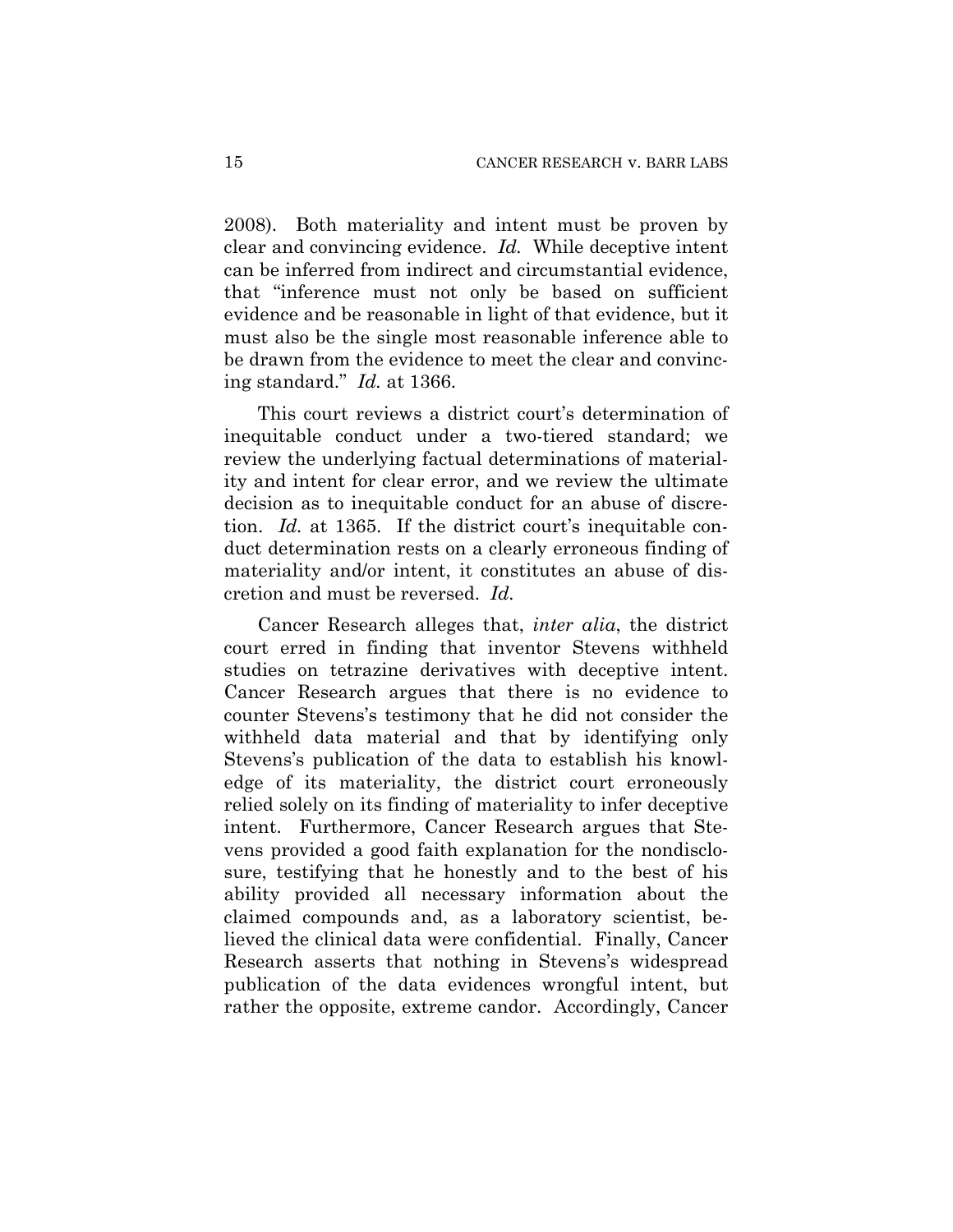Research concludes that the district court's inference of deceptive intent is far from the single most reasonable inference to draw from the evidence, and thus the court's determination of inequitable conduct must be reversed.

In response, Barr defends the district court's finding of intent. Specifically, Barr argues that, based on Stevens's testimony at trial, the district court correctly found that Stevens knew he possessed undisclosed data that contradicted the disclosure in the patent application and knew he had a duty to disclose such material information to the PTO but did not do so. According to Barr, the only reasonable inference to draw from this evidence is an intent to deceive. Moreover, Barr argues that the district court found Stevens's explanations for his failure to disclose the information not credible, concluding that Stevens's publication of the data along with statements regarding the compounds' "inactivity" and "toxicity" belied his assertions that he believed the data to be "inconclusive" and "confidential." Finally, Barr argues that, contrary to Cancer Research's contention, the district court did not clearly err in finding that Stevens's publication of the withheld data was relevant to intent; the publications demonstrate that Stevens's stated reasons for not disclosing the data were untrue.

We agree with Cancer Research that the district court clearly erred in finding that Stevens intended to deceive the PTO by not disclosing data on the claimed compounds, and specifically we agree that the district court erred because it relied solely on its finding of materiality to infer intent. The district court found that "Stevens should have appreciated the materiality of the data ... as they expressly contradicted the disclosure of the pending applications" and that under the circumstances "Stevens' publications to the scientific community [provided] a sufficient basis upon which to infer an intent to deceive."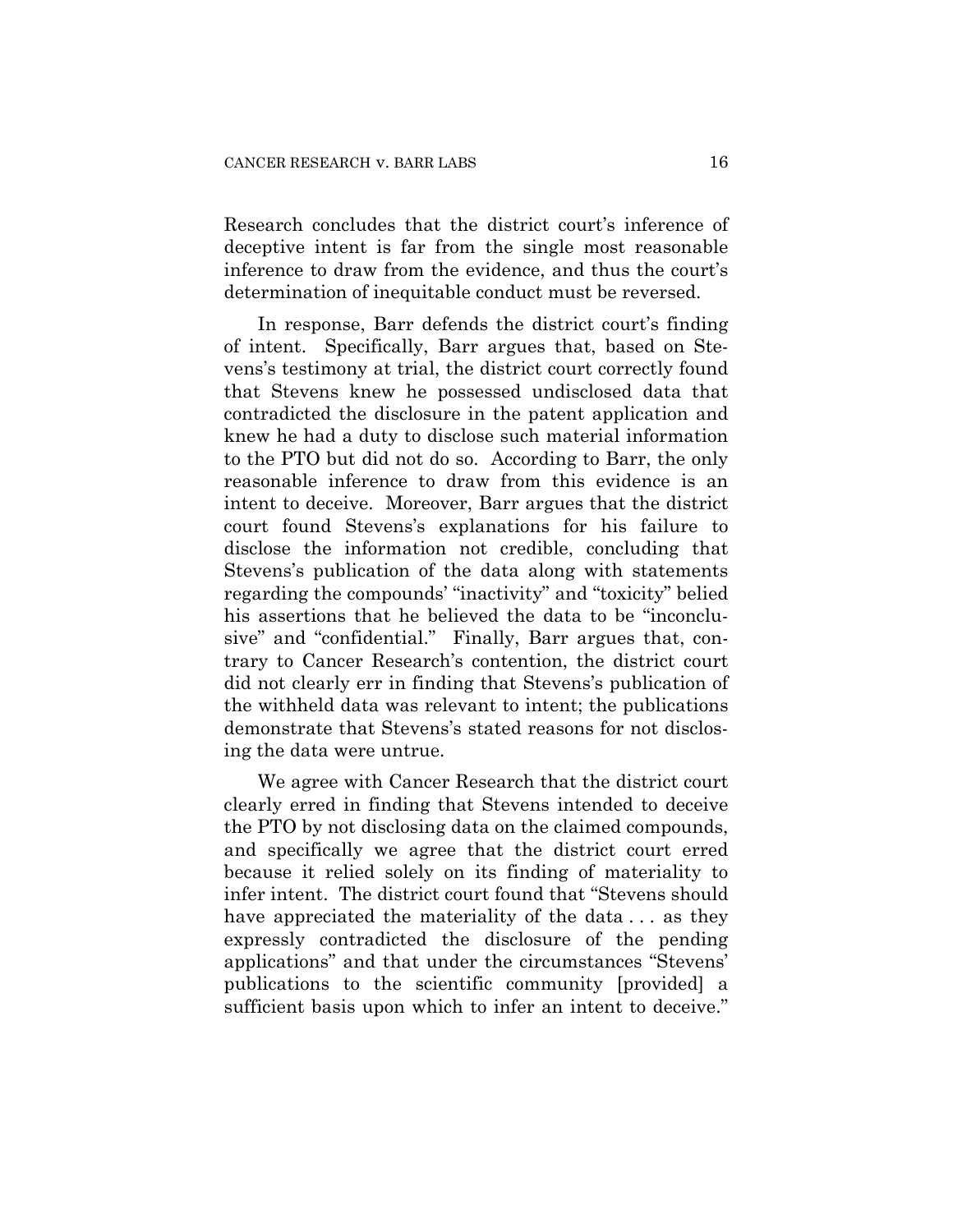*Cancer Research*, 679 F. Supp. 2d at 581-82. The district court, however, relied on the same evidence in finding the withheld data to be "highly material"; the court found that "the withheld information directly contradicts statements made in the '291 patent's specification," making it highly material, and rejected Cancer Research's arguments regarding materiality as "belied by the fact that Stevens . . . thought the data [were] significant enough to describe in publications to the scientific community." *Id.* at 580-81. Because the district court did not rely on any other evidence to support its finding of deceptive intent beyond that used to find the withheld data material, the court in effect relied solely on its materiality finding to infer intent to deceive.

But materiality and intent are separate requirements, and intent to deceive cannot be found based on materiality alone. *Larson Mfg. Co. of S.D., Inc. v. Aluminart Prods. Ltd.*, 559 F.3d 1317, 1340 (Fed. Cir. 2009). A court cannot simply infer that an applicant "should have known" the materiality of withheld information and thus intended to deceive the PTO because the applicant knew of the information and the information is material. A district court must find some other evidence that indicates that the applicant appreciated the information's materiality. *See, e.g.*, *Critikon, Inc. v. Becton Dickinson Vascular Access, Inc.*, 120 F.3d 1253, 1256 (Fed. Cir. 1997) (finding intent to deceive based in part on handwritten notes of prosecution counsel corroborating that counsel subjectively believed the undisclosed patent was material). In this case, evidence that Stevens co-authored articles that contradict the disclosure of the '291 patent specification does not alone establish that Stevens withheld those studies intending to deceive the PTO.

We also disagree with the inference the district court drew from Stevens's publication of the withheld data.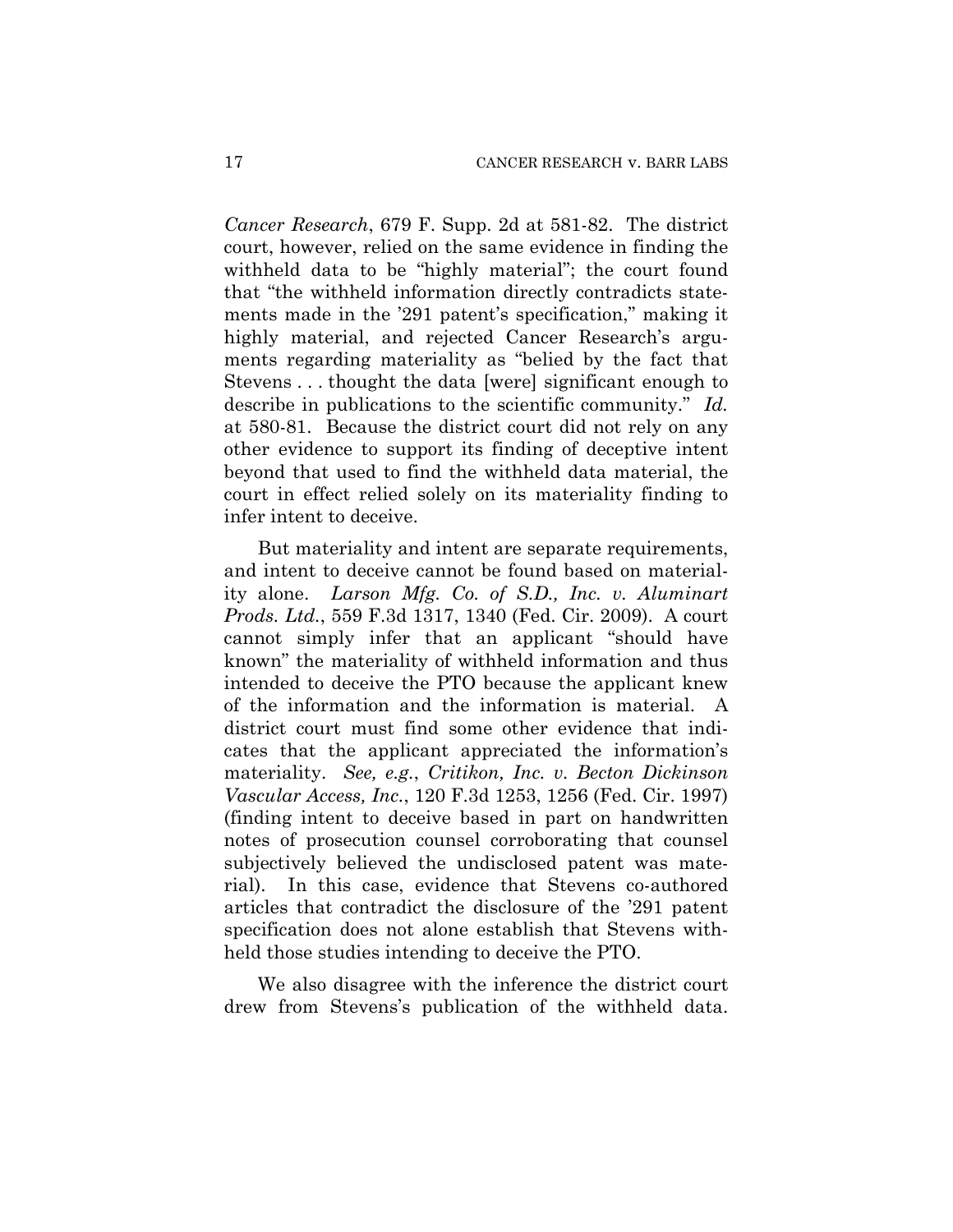While publication to the scientific community is not the same as disclosure to the PTO and does not foreclose a finding of deceptive intent, *see Bristol-Myers Squibb Co. v. Rhone-Poulenc Rorer, Inc.*, 326 F.3d 1226, 1241 (Fed. Cir. 2003), the prompt publication of data in multiple articles over the entire course of prosecution is inconsistent with finding that intent to deceive is the single most reasonable inference to draw from the evidence in this case, *see Research Corp. Techs., Inc. v. Microsoft Corp.*, 536 F.3d 1247, 1252 (Fed. Cir. 2008) (stating that "[p]ublication [to the scientific community] is an act inconsistent with an intent to conceal data from the USPTO."). Also, Stevens did not selectively withhold information; the withheld information includes both positive and negative data regarding the claimed tetrazine derivatives. *Cf. Semiconductor Energy Lab. Co. v. Samsung Elecs. Co.*, 204 F.3d 1368, 1376 (Fed. Cir. 2000) (affirming a finding of intent to deceive based on a partial translation of a prior art reference). Accordingly, an equally reasonable inference to draw from the evidence is that Stevens viewed publication of all the data as important to his career as a scientist but did not appreciate their potential importance to the patentability of the tetrazine derivatives patent claims.

Because we conclude that the district court committed clear error in finding that Stevens acted with deceptive intent, we need not address Cancer Research's argument that the district court also erred in finding the withheld data highly material, and we reverse the district court's decision holding the '291 patent unenforceable for inequitable conduct.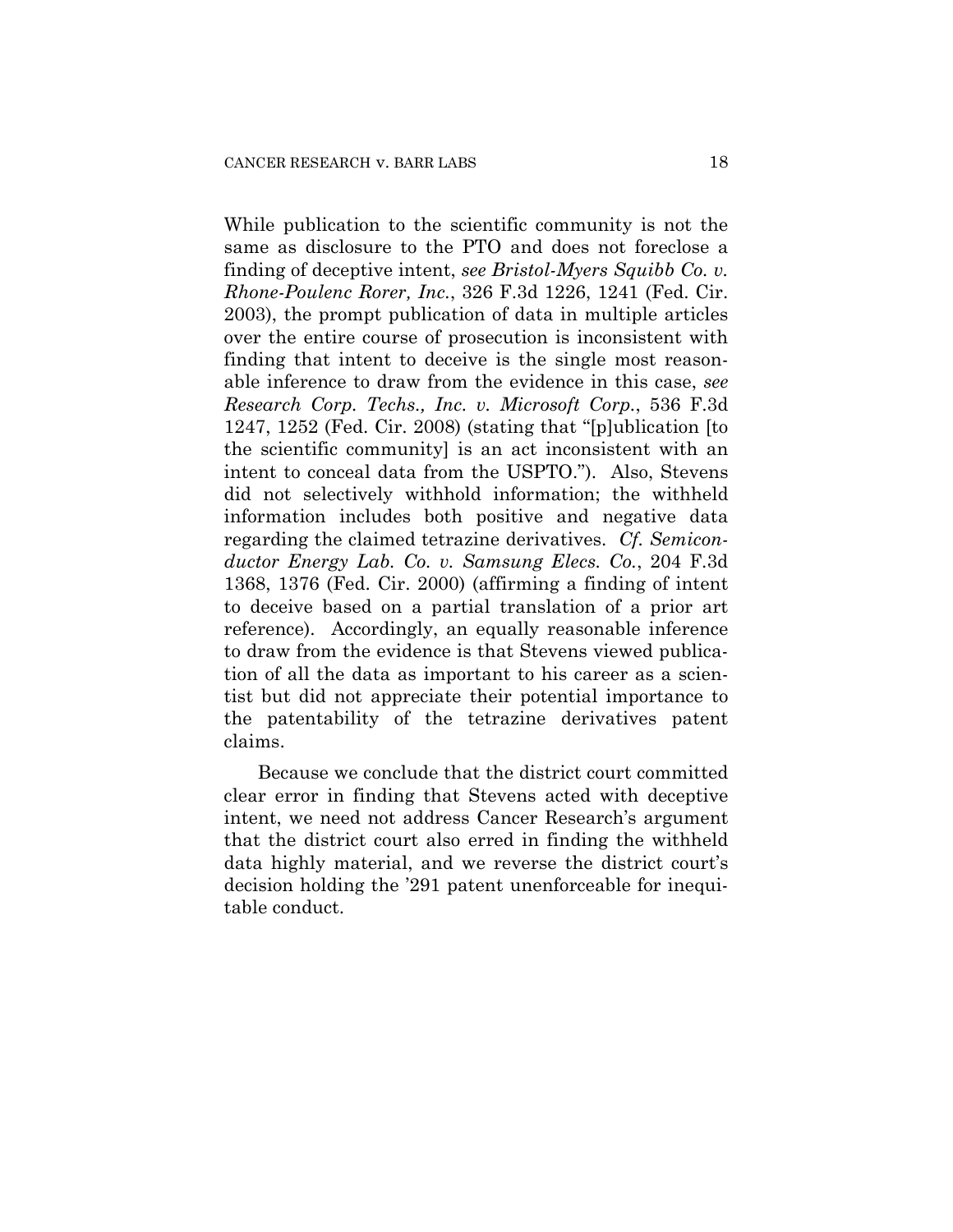## **CONCLUSION**

For the foregoing reasons, we reverse the district court's decision holding the '291 patent unenforceable for prosecution laches and inequitable conduct.

# **REVERSED**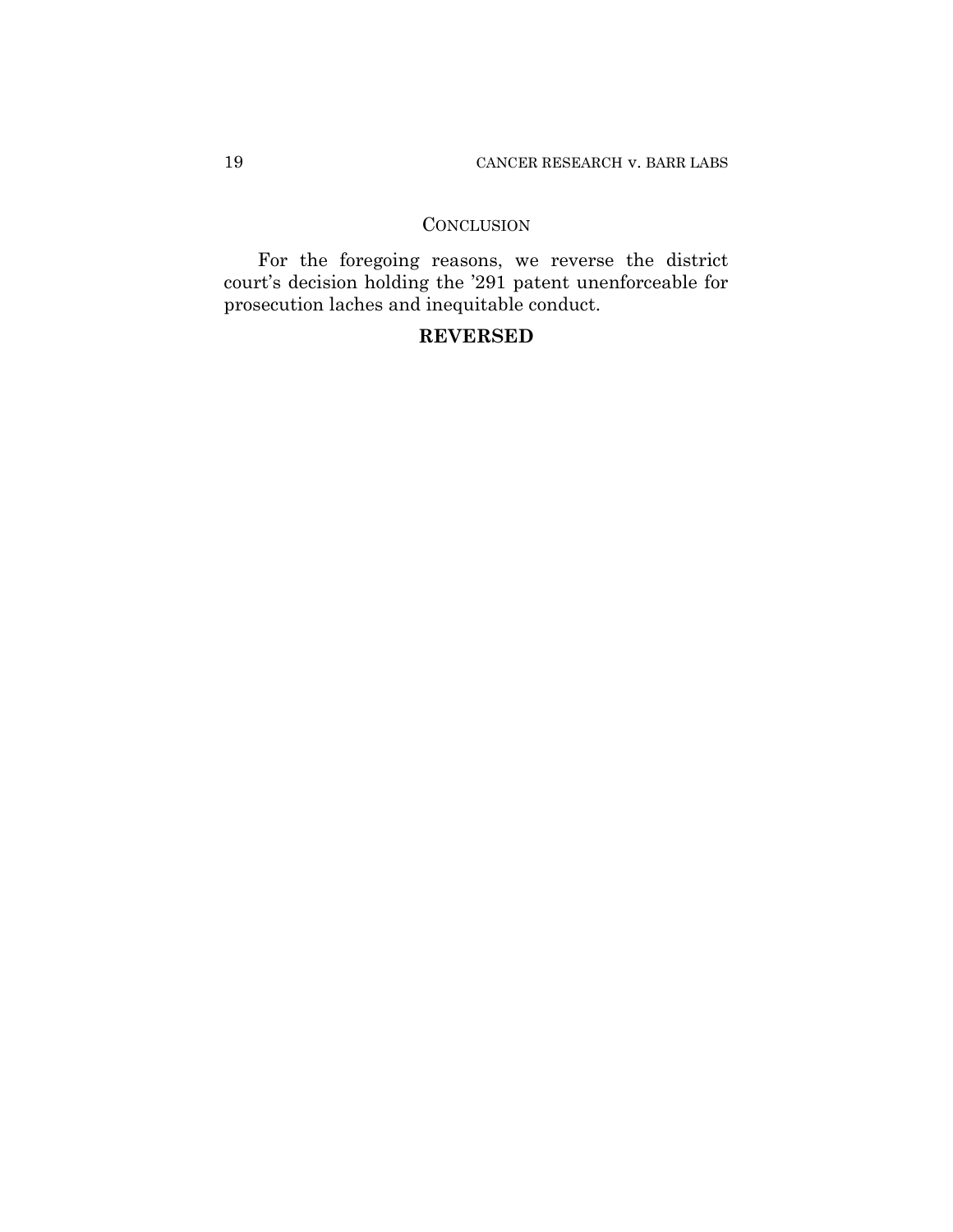# United States Court of Appeals for the Federal Circuit

# **CANCER RESEARCH TECHNOLOGY LIMITED AND SCHERING CORPORATION,**

**\_\_\_\_\_\_\_\_\_\_\_\_\_\_\_\_\_\_\_\_\_\_\_\_\_\_** 

*Plaintiffs-Appellants,* 

**v.** 

# **BARR LABORATORIES, INC. AND BARR PHARMACEUTICALS, INC.,**

*Defendants-Appellees.* 

## 2010-1204 **\_\_\_\_\_\_\_\_\_\_\_\_\_\_\_\_\_\_\_\_\_\_\_\_\_\_**

**\_\_\_\_\_\_\_\_\_\_\_\_\_\_\_\_\_\_\_\_\_\_\_\_\_\_** 

Appeal from the United States District for the District of Delaware in case no. 07-CV-0457.

**\_\_\_\_\_\_\_\_\_\_\_\_\_\_\_\_\_\_\_\_\_\_\_\_\_\_** 

PROST, *Circuit Judge*, dissenting.

I respectfully dissent. In my view, the majority opinion seriously errs in reversing the district court's findings and conclusions that U.S. Patent No. 5,260,291 ("'291 patent") is unenforceable on the grounds of both prosecution laches and inequitable conduct. In doing so, the majority propounds a new and unsupportable legal standard for prosecution laches. With regard to inequitable conduct, the majority not only creates a new evidentiary standard, but it also ignores virtually unassailable credibility findings made by the district court after a four-day bench trial. I address each in turn below.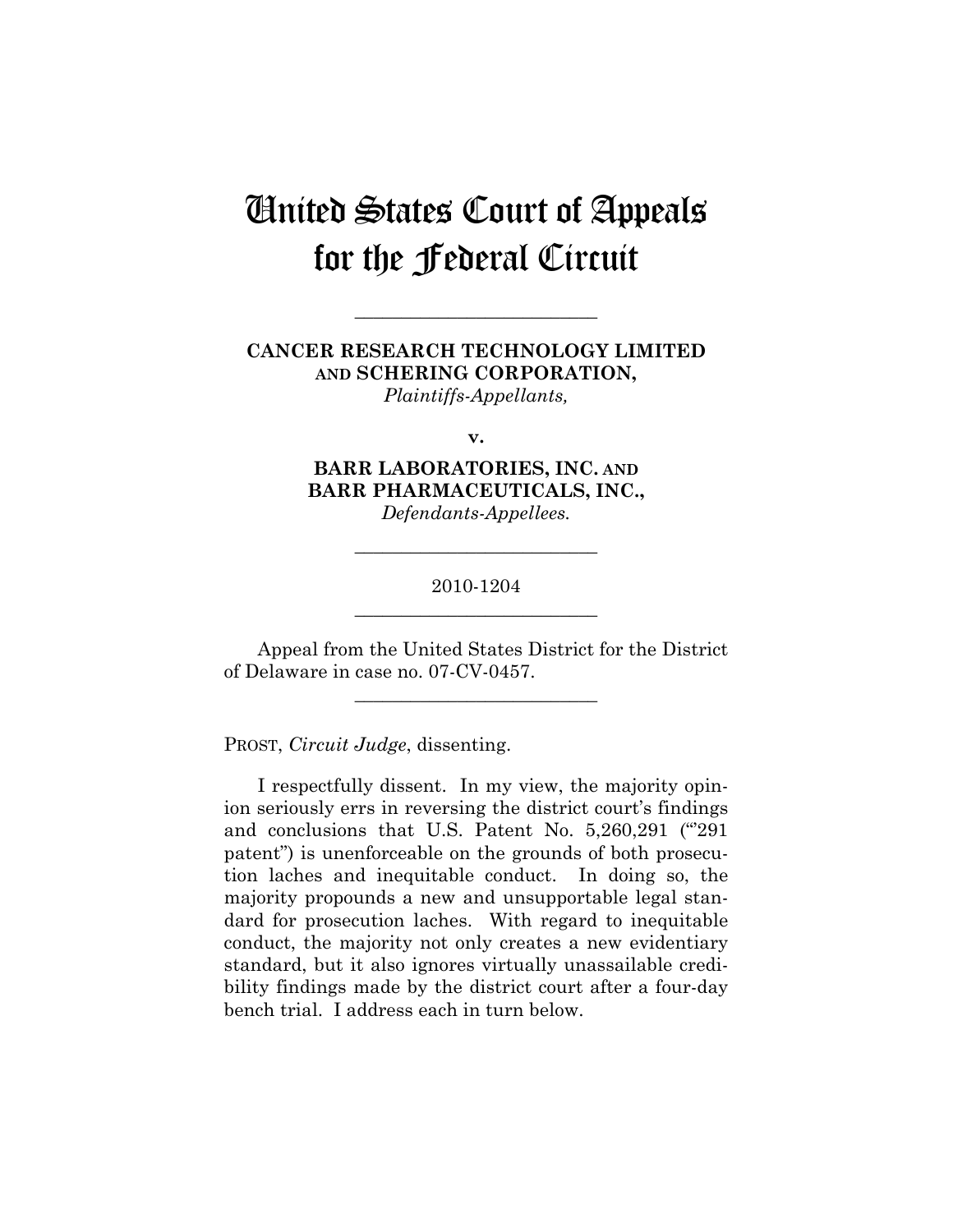#### I. Prosecution Laches

The majority appears to not take issue with the district court's findings and conclusion that the patentee's almost decade-long delay in prosecuting its application caused by filing eleven continuation applications, abandoning ten of those applications, and obtaining nearly two years' worth of time extensions merely to file continuation applications rather than responses to the Office Actions was unreasonable. Despite Cancer Research Technology Limited and Schering Corporation's (collectively, "Cancer Research") excuses justifying the delay, the information eventually used to overcome the examiner's initial rejection was contained in the application as originally filed ten years earlier. The district court carefully rejected all of the patentee's excuses for its delay, ultimately concluding that the applicants did not prosecute the application until it became commercially advantageous to do so.

Instead, the majority rejects the legal standard the district court applied. The district court concluded that under *Symbol Technologies, Inc. v. Lemelson Medical*, 422 F.3d 1378 (Fed. Cir. 2005) ("*Symbol Techs. II*"), prosecution laches does not require a showing of intervening rights, but rather turns on whether under the totality of the circumstances Cancer Research's delay was unreasonable and unexplained. *See Cancer Research Tech. v. Barr Labs., Inc.*, 679 F. Supp. 2d 560, 572-73 (D. Del. 2010). Besides rejecting this standard, the majority says that in order to establish prosecution laches (1) prejudice to the alleged infringer must be shown, and (2) that prejudice requires that "either the accused infringer or others invested in, worked on, or used the claimed technology *during the period of delay*." Maj. Op. at 9 (emphasis added); *see also id.* at 13-14 ("Barr has failed to establish either that it or that others developed or in-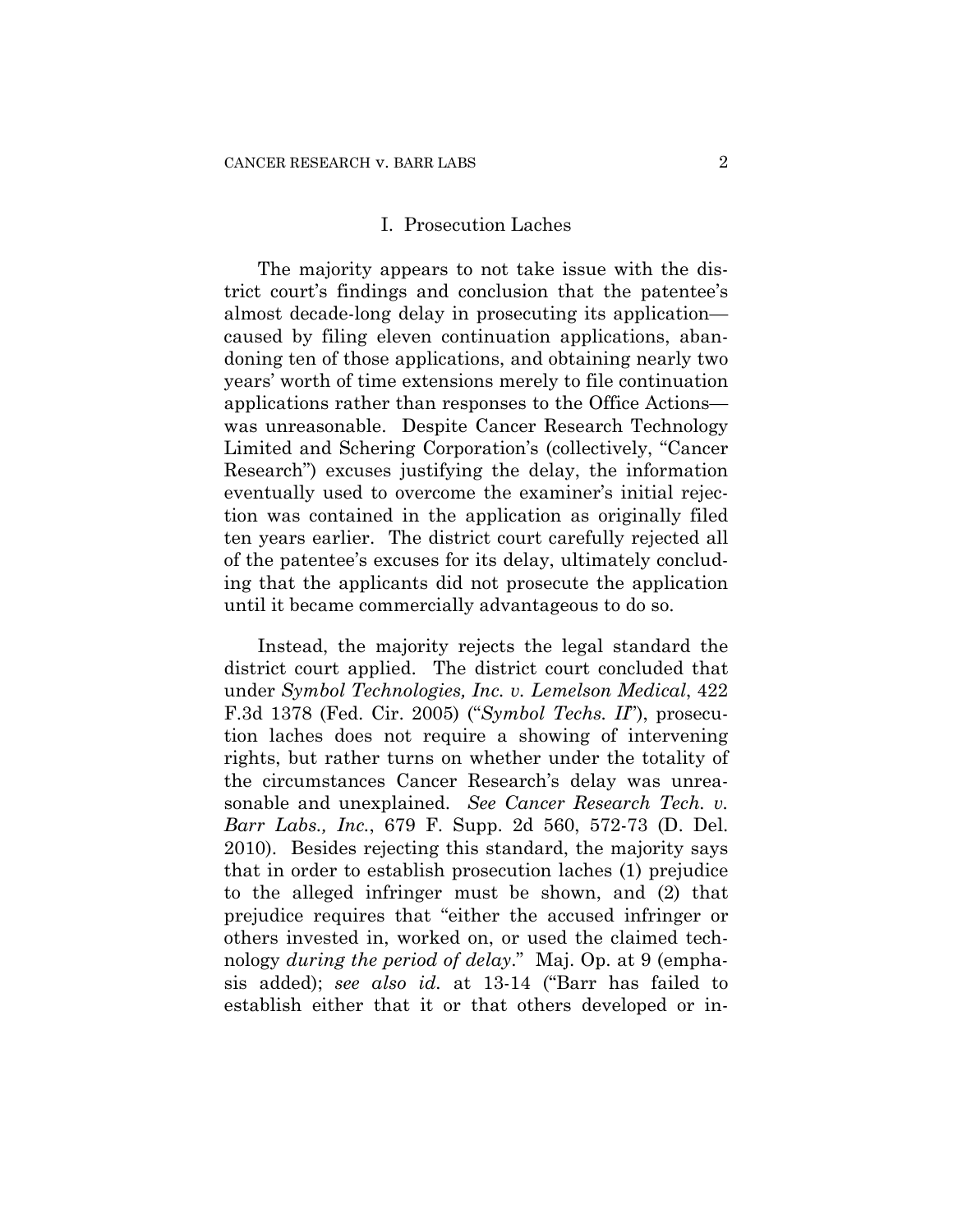vested in temozolomide or any other claimed tetrazine compound between 1982 and 1991, the period of delay. Accordingly, Barr cannot establish prosecution laches as a matter of law  $\dots$ ").

First, I think the district court got it right because I do not agree with the majority that a showing of intervening rights, i.e. prejudice, is compelled by our precedent. Moreover, even if one could construe the case law as requiring prejudice, there is *no* basis, in the relevant case law or otherwise, for the majority's further temporal limitation that the prejudice exists during the period of delay.

Shifting the inquiry regarding prosecution laches from Cancer Research's own conduct to the conduct of the party invoking the defense ignores that prosecution laches is an equitable defense. Neither the Supreme Court nor this court has required a defendant to establish prejudice to assert prosecution laches. Indeed, in *Woodbridge v. United States*, the Court held that a plaintiff's willful or negligent postponement in obtaining patent rights alone can result in forfeiture. 263 U.S. 50, 57 (1923) (quoting *Kendall v. Winsor*, 62 U.S. 322, 329 (1858), for the proposition that an inventor "'may forfeit his rights as an inventor by a willful or negligent postponement of his claims, *or* by an attempt to withhold the benefit of his improvement from the public until a similar or the same improvement should have been made and introduced by others" (emphasis added)).<sup>[1](#page-21-0)</sup> Our precedent

<u>.</u>

<span id="page-21-0"></span>The majority also cites to *Webster Electric Co. v. Splitdorf Electic Co.*, 264 U.S. 463 (1924), *Crown Cork & Seal Co. v. Ferdinand Gutmann Co.*, 304 U.S. 159 (1938), and *General Talking Pictures Corp. v. Western Electric Co.*, 304 U.S. 175 (1938). None of these Supreme Court cases require a showing of prejudice where an applicant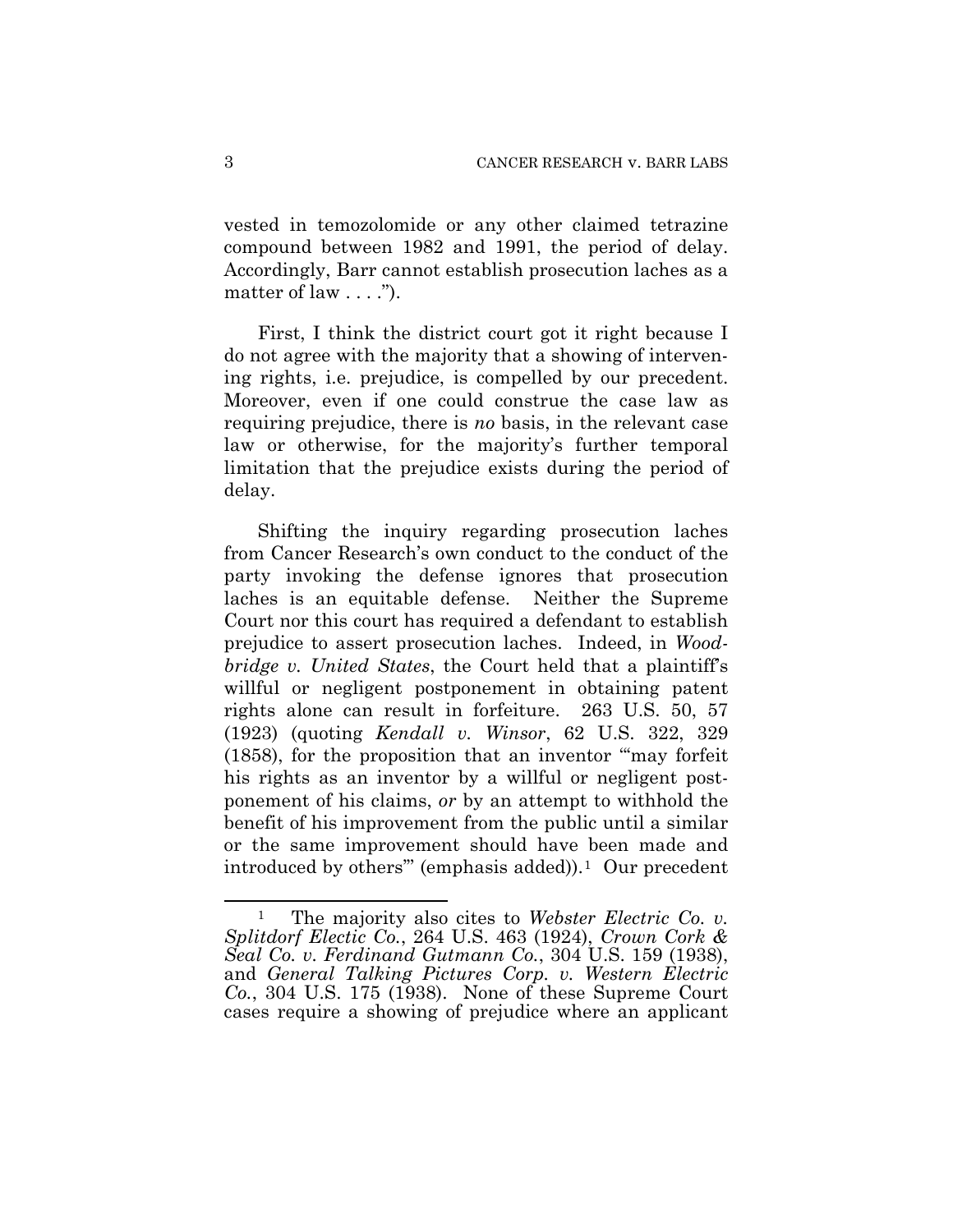$\overline{a}$ 

is no more restrictive. Recognizing that prosecution laches is an equitable doctrine, we have declined to "set forth any firm guidelines for determining when such laches exists." *Symbol Techs. II*, 422 F.3d at 1385. Laches may be triggered by "the totality of the circumstances, including the prosecution history of all of a series of related patents and overall delay in issuing claims." *Id.* at 1386. And we have specifically indicated that "repetitive refilings that demonstrate a pattern of unjustifiably delayed prosecution" "for the business purpose of delaying . . . issuance [of the patent]"—an apt description of Cancer Research's behavior during the prosecution of the '291 patent—supports a finding of laches. *Id.* at 1385-86.

unreasonably extends prosecution by refusing to respond to the merits of nine substantially similar Office Actions. Under *Webster*, "laches, equitable estoppel *or* intervening private or public rights" can each alone bar the right to a claim presented in a subsequent divisional patent. 264 U.S. at 471 (emphasis added). The *Webster* Court suggested that there is a presumption that such claims are unreasonable (and thus time-barred) where the applicant waited more than two years to present the claims in a divisional application. *Id.* Under *Webster*, applicants could only obtain such claims if they provided justification for the more than two-year delay. *Id.* In *Crown Cork*, the Court clarified that "in the absence of intervening rights, the decision in [*Webster*] does not mean that an excuse must be shown for a lapse of more than two years in presenting the divisional." 304 U.S. at 167-68; *see also General Talking Pictures*, 304 U.S. at 184. *Crown Cork* and *General Talking Pictures* make clear that a two-year delay in filing a divisional is not *per se* unreasonable in the absence of intervening rights. However, *nothing* in these cases requires a party to show that it had intervening rights or suffered any other prejudice as a prerequisite to asserting the equitable defense of prosecution laches where the patentee's prosecution delays are unreasonable under the totality of the circumstances.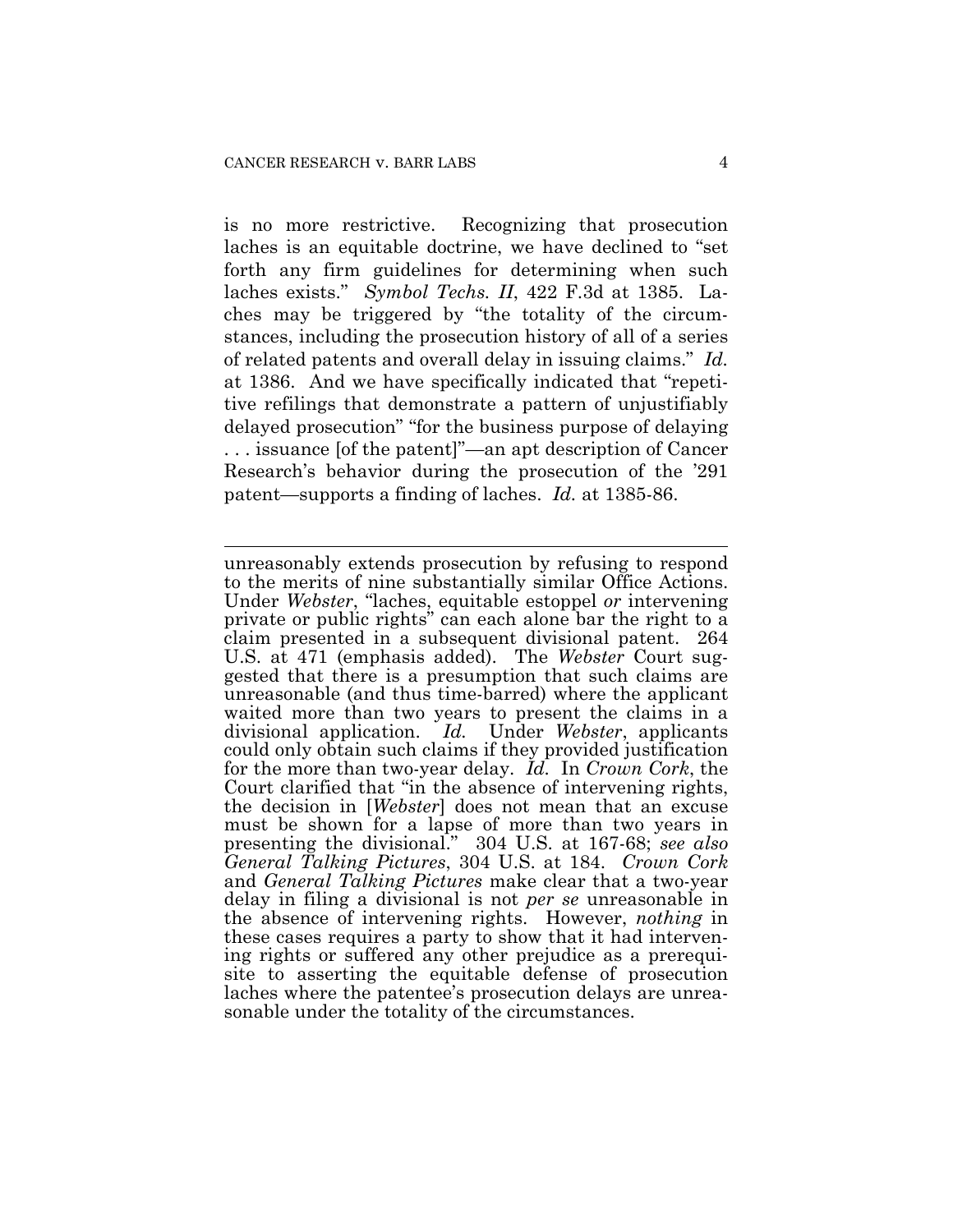More importantly, even if prejudice is required, there is no basis for the majority's new requirement that one must confine himself to the period of prosecution delay in determining whether prejudice exists. Such a requirement (1) discounts the relationship between prosecution laches and broad public interests in the timely issuance of patents and (2) imposes a novel time restriction on the harm suffered.

By requiring this particularized prejudice, the majority sidesteps the real harm at issue in this case. The Supreme Court has explicitly recognized that delaying a patentee's monopoly period harms the public by delaying its free use of the patented invention. *Woodbridge*, 263 U.S. at 48-49. Here, the applicant first filed the patent application disclosing temozolomide in 1982. By stalling prosecution for its own business purposes for nearly a decade, Cancer Research obtained a patent which does not expire until 2014—almost thirty-two years after the first application in this chain was filed. The majority downplays the public prejudice caused by this delay,<sup>[2](#page-23-0)</sup> Maj. Op. at 12-13; however, Cancer Research's conduct has prejudiced the public by extending its patent monopoly over temozolomide. Indeed, Congress has specifically recognized the public's interest in obtaining affordable prescription drugs by enacting a regulatory scheme to expedite the availability of generic drugs. *See* Drug Price Competition and Patent Term Restoration Act of 1984, Pub. L. No. 98-417, 1984 Stat. 1538 (codified as amended

 $\overline{a}$ 

<span id="page-23-0"></span><sup>2</sup> While the majority suggests Cancer Research itself "incurred a cost" due to the prosecution delay, that Cancer Research's delay resulted in its not getting the full patent term extension has absolutely no relevance to whether public or private interests were prejudiced by the delay.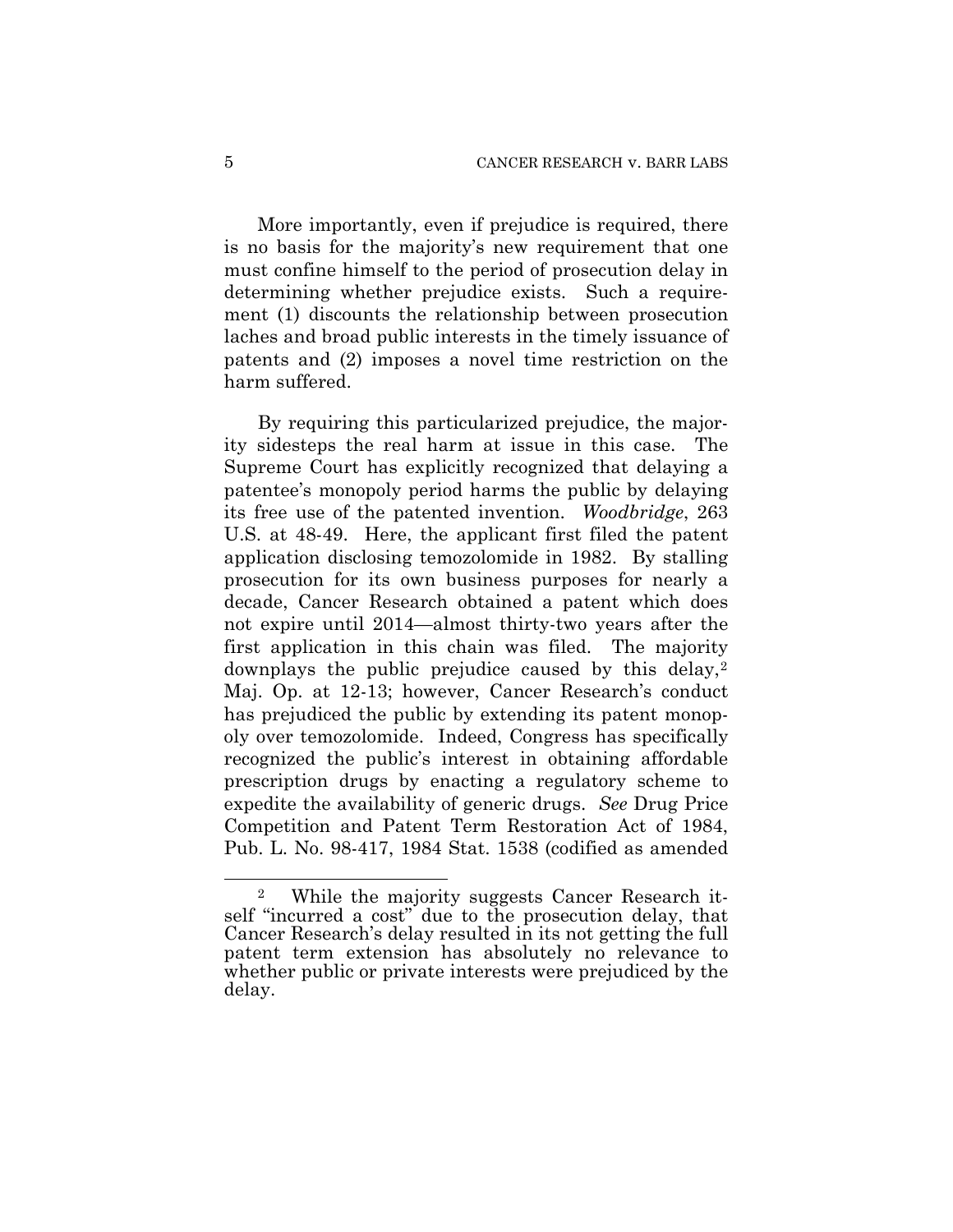in scattered sections of 21 & 35 U.S.C.). Barr Laboratories, Inc. and Barr Pharmaceuticals, Inc. (collectively, "Barr"), as well as other makers of generic pharmaceuticals, are likewise harmed. It is unable to enter the market without risking a patent infringement suit until a date far later than the one it would have faced had Cancer Research not engaged in its excessive delays.

The majority avoids entirely these harms by confining the relevant harm to the period during which Cancer Research delayed prosecution of its patent application. There is no basis for the majority's limitations. I would hold that the more generalized harm associated with the improper extension of the patent monopoly, including the accompanying market uncertainty and denial to the public of free use of the invention, is sufficient prejudice to justify the use of an equitable defense. Even if our precedent required adverse intervening rights, it is not appropriate to confine the inquiry to the period of time when Cancer Research was actively delaying prosecution. The harm continued though the patent term "extension" Cancer Research improperly created though its delay tactics.

## II. Inequitable Conduct

Similarly, in reversing the district court's findings and conclusions regarding inequitable conduct, the majority veers from our precedent in at least two respects: (1) it creates a new evidentiary standard for establishing inequitable conduct, and (2) it inexplicably rejects the district court's unassailable credibility determinations, which served as the basis for its conclusion that inequitable conduct occurred.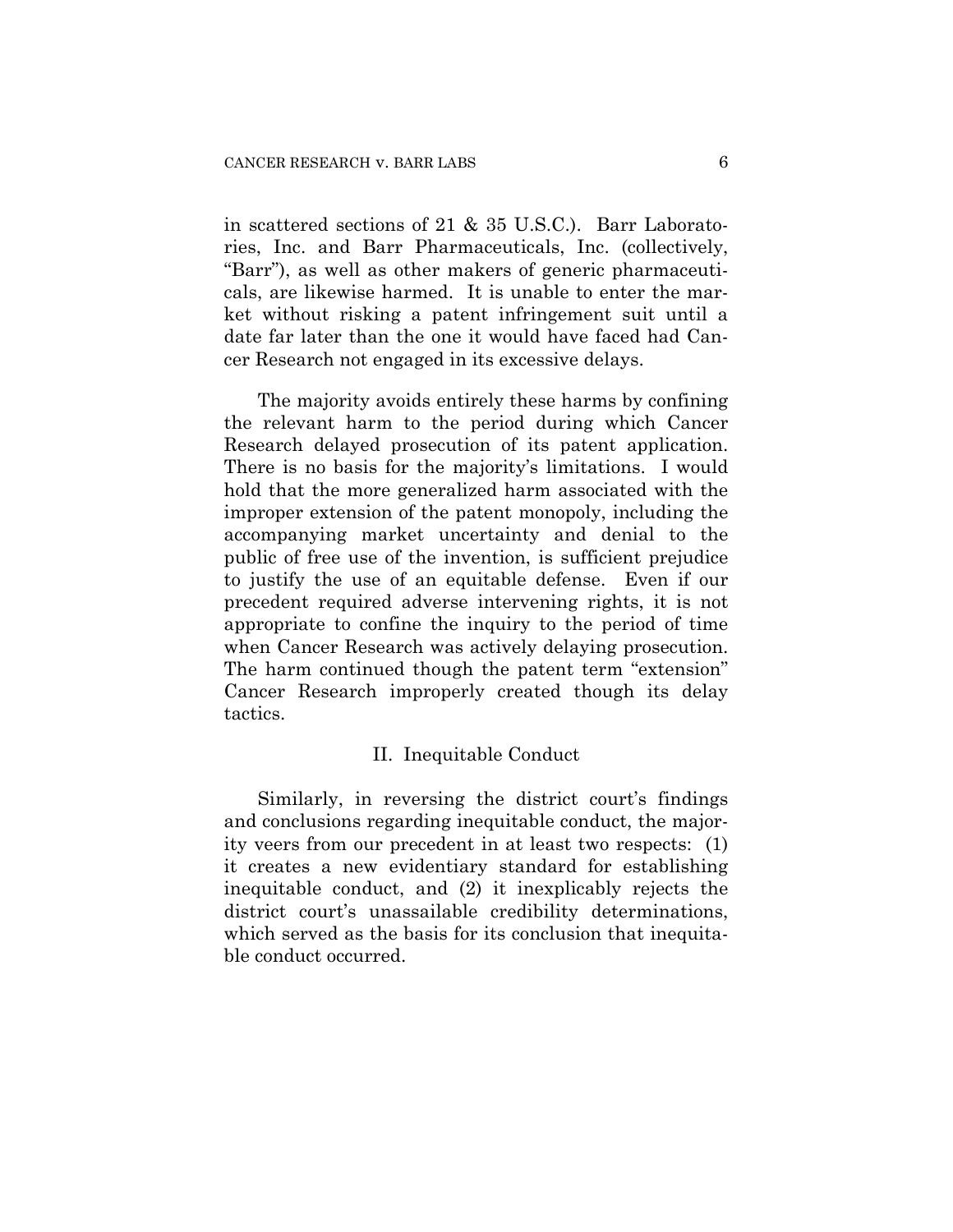Again, in my view, the district court got it exactly right. Here, an inventor, Dr. Stevens, withheld important data from the U.S. Patent and Trademark Office ("PTO") that contradicted the disclosure in the patent applications. The majority does not take issue with the district court's conclusion that this data was highly material. Clearly, it could not, because at a minimum the disclosure would have affected the scope of the patent granted. Rather, it rejects the district court's credibility determination that Dr. Stevens's explanation for not submitting this highly material data was belied by the facts that Stevens found the data conclusive enough (and sufficiently nonconfidential) to publish the data and his conclusions of inactivity or toxicity to the scientific community. Stevens did not qualify his statements regarding inactivity. Certainly, if Stevens found the information sufficiently accurate to base conclusions upon and to publish to his peers, it was sufficiently accurate and conclusive enough to submit to the PTO. *Cancer Research*, 679 F. Supp. 2d at 581.

The majority's rejection of the findings and conclusions of the trial judge rests on two faulty pillars. The majority first missteps by determining that materiality and intent require separate evidentiary bases. The majority concludes that the district court erred because it "did not rely on any other evidence to support its finding of deceptive intent beyond that used to find the withheld data material." Maj. Op. at 17. Requiring separate evidence for each prong, however, has no basis in our precedent. The majority is correct that the district court cited to the same evidence in support of its findings of intent and materiality. But it by no means rested on its finding of materiality to infer intent. Rather, the evidence presented at trial separately supports the district court's findings on both prongs, and when combined with